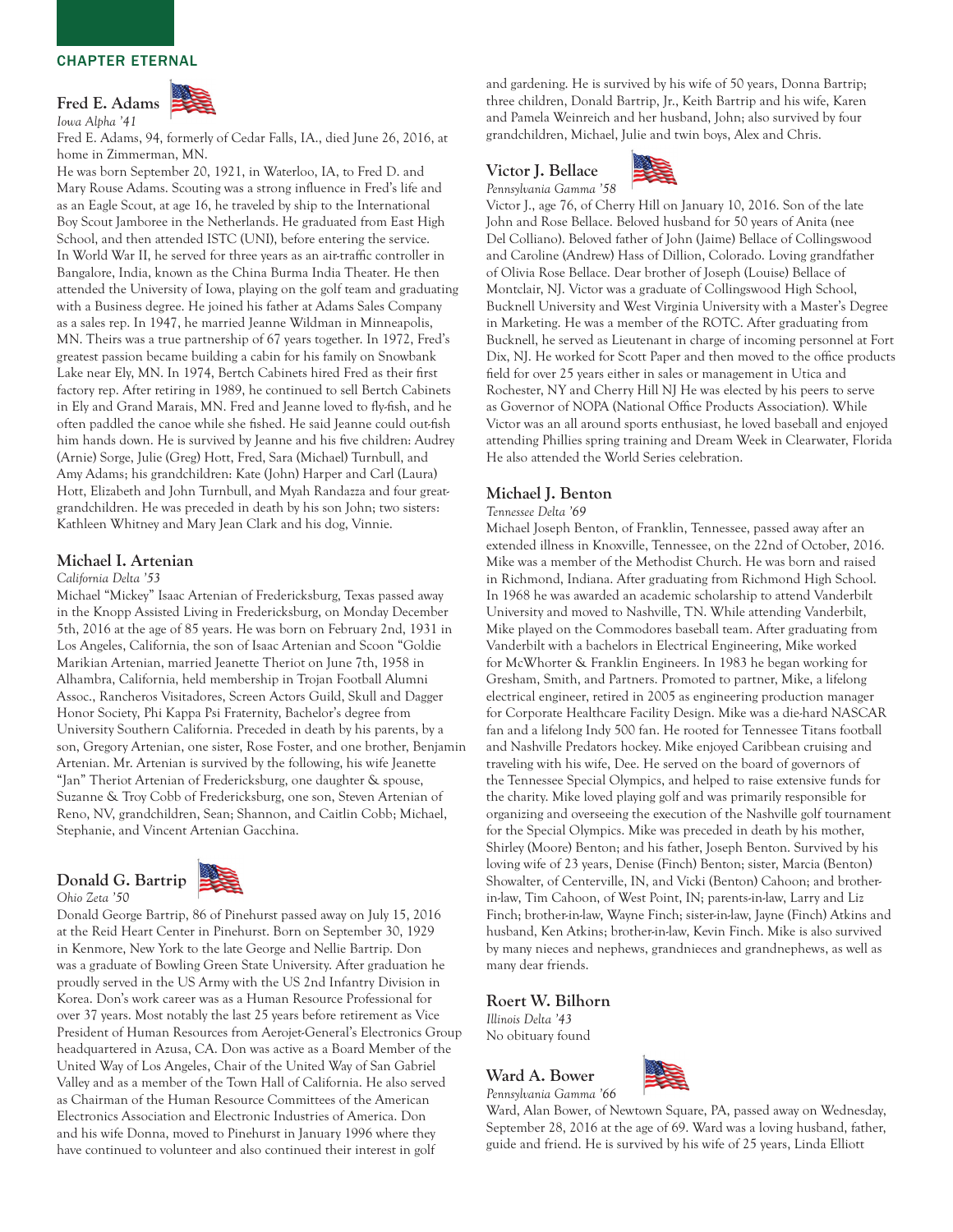Bower: four sons -Miles R. (Jennifer) Bower of San Diego CA, Chase B. (Rachel) Bower of Philadelphia PA, Reid A. Bower of Newtown Square and Seth E. Bower, a student at the University of Scranton: and two granddaughters- Eleanor and Sierra. Ward loved fishing trips with his lifelong friends, telling stories, reading, watching his sons sporting or musical events, and adoring his granddaughters. Ward was born to Dale and Margaret Chapman Bower on February 10, 1947 in Carlisle, PA. He was the eldest of three and is survived by his younger brothers, Peter D. Bower of Mechanicsburg, PA and William B. Bower (Jeannie) of Camp Hill, PA. Ward fondly recalled his youth, especially summers playing baseball and working on the Bower family farm in Perry County, PA. Ward graduated from Mechanicsburg High School in 1965 and Bucknell University in Lewisburg, PA in 1969. At Bucknell, he was a member of the Phi Kappa Psi fraternity and the Army ROTC program, and was especially proud of his role on Bucknell's 1969 championship baseball team. Ward was commissioned as an Officer in the U.S. Army and commanded an Air Defense Artillery battery based in Babenhausen, Germany. In 1975, he graduated from the Dickinson School of Law in Carlisle, PA.. Ward had a distinguished forty year career at the legal consulting firm Altman Weil Inc., where he was the managing partner and a valued advisor to law firms around the world. Ward counseled on countless mergers and acquisitions, held membership and leadership roles in the American Bar Association and the International Bar Association, and in 2013 was honored in the National Law Journal's inaugural list of 50 Business of Law Trailblazers & Pioneers. He was particularly proud of his role in helping to guide the joining of the Dickinson School of Law with Penn State University in 2000. Ward was a guest speaker at many top law schools around the country and frequently quoted in the Wall Street Journal, the New York Times, The Economist, BusinessWeek, NPR, the Times of London, the U.S. News and World Report, and the Philadelphia Inquirer.

Wallace W. Butler *Iowa Alpha '39*



Wallace W. Butler, 96, longtime resident of Waterloo and Cedar Falls, Iowa, and later resident of Las Vegas since 1998, died December 5, 2016. He was born April 6, 1920, in Sibley, Iowa. He went to West Waterloo High School in Waterloo, Iowa, then attended the University of Iowa where he earned degrees in Electrical Engineering and in Law. He was a practicing attorney for 50 years. He loved to fly, and was a member of the Hawkeye Flying Club. His license to fly was signed by his instructor, whose own license was signed by one of the Wright brothers. During WWII, he served in the Army, Army Air Corp, and later in the Air Force. After graduation, he belonged to many organizations, including American Legion, Amvets, Waterloo Kiwanis Club and Elks Club, Waterloo Toastmasters' Club No. 101, Black Hawk County Junior Bar Association (President 1968), the Iowa State Bar Association, the American Bar Association; the Martin Lodge No. 624 Knight Templars, Des Moines Consistory, a 32nd degree Mason; State Kiwanis Golf Champion (medalist in 1955), and Iowa Seniors Golf Champion (medalist in 1971 and 1981). Wally Butler is preceded in death by his parents, Benjamin F. Butler and Alice Webb Butler, and by his brother Lawrence B. Butler. He is survived by and will be forever missed by his wife, who was the love of his life, his three daughters (who he called his three angels) and their three husbands, his three grandchildren, and his three great-grandchildren.

# Ronald W. Campbell

*New York Beta '45* No obituary found

## Darrin Allen Carr

*Oregon Alpha '81* Darrin A. Carr, beloved brother, uncle, cousin and friend passed away suddenly on December 30, 2016, while returning from a brief vacation. Darrin was a longtime English Teacher at Newbury Park High School, where he also coached softball, operated the clock at football games, and announced basketball games. Darrin grew up in Granada Hills and attended The University of Oregon where he majored in Communications. He was a brother in the Phi Kappa Psi Fraternity where he held numerous leadership positions. After working in the private sector for several years, Darrin pursued his passion for education and became a teacher. He went on to obtain his Master's Degree in Education from Cal State Northridge. His many hobbies and interests included reading, enjoying sporting events, spending time with his friends and family, and trapshooting, where he was an All American and Gold Medal winner in the Maccabiah Games in Israel. Darrin is survived by his brother, Scott; sister-in-law, Selene; Nephews Geoffrey, Aaron and Jeremy; his nieces Courtney and Jenny; as well as numerous cousins, aunts and uncles, and his many friends, colleagues and students, all of whom he considered to be family.

# William A. Casey

#### *Michigan Beta '60*

Casey, William Austin Age 78 of Grand Rapids, passed away Wednesday, June 15, 2016. He was preceded in death by his wife Diane. He is survived by his sons Damian (Molly), David (Mabel); sister Elise (Gary) Homer; grandchildren Timothy and Meghan. Bill was a proud graduate of Michigan State University and an insurance agent whose career spanned over 50 years.

#### Richard C. Chiasson

#### *Louisiana Beta '69*

Mr. Richard Chester Chiasson, age 67, passed away unexpectedly Sunday, October 9, 2016, at Lafayette General Medical Center. The Very Reverend Chester C. Arceneaux, VF, Rector, will be the Celebrant of the Funeral Mass and will conduct the services. Concelebrants will be the Rev. Msgr. Keith Joseph DeRouen, Pastor of Our Lady Queen of Angels Catholic Church in Opelousas, LA and Rev. Father Lloyd Francis Benoit, Jr., Pastor of Church of the Assumption in Franklin, LA. In attendance will be the Most Rev. Glen John Provost, D. D., Bishop of the Diocese of Lake Charles. Lectors will be Jennifer Sibille and Sr. Eileen Rowe. Giftbearers will be Jackson Deville, Sophie Deville, Elizabeth Chiasson and Elizabeth Lapointe. Charlotte Vizena Colomb, accompanied on the organ by Tom Niel, will sing for the Funeral Mass "Pie Jesu", "Psalm 23", "Ave Maria", "Panis Angelicus" and "Be Not Afraid". Interment will be in the Calvary Cemetery. Left to cherish his memory include his wife of forty-four years, Monica Davis Chiasson; his children, Lauren Deville and her husband, Shaun Deville and John Chiasson; two grandchildren, Jackson and Sophie Deville; two brothers, Mark Chiasson and his wife, Jennifer, and Eric Chiasson and his wife, Phyllis; and his in-laws, Julie and William Bentley, Jennifer and Dr. Paul Sibille, Mary and Jeff Falkenbury, Jack and Mary Davis and Jeffrey Davis. He was preceded in death by his parents, Chester J. Chiasson and Anna Marie Huval Chiasson. A native and lifelong resident of Lafayette, Richard was a graduate of Cathedral High School in the Class of 1967. He received his Bachelor of Science Degree from USL in 1971 and his Masters in Business Administration in 1982, also from USL. Richard continued his education with a Masters of Arts in Philosophy from Holy Apostles College and Seminary in Cromwell, Connecticut in 2006 and Masters of Arts in Theology in 2009. A lifetime parishioner of St. John the Evangelist Cathedral Parish, Richard was Director of the RCIA program for twenty years and also was a Lector. Richard was in the banking industry for twenty-seven years. Pallbearers will be John Chiasson, Mark Chiasson, Eric Chiasson, Roy J. Davis, Jeffery Davis and Dr. Paul Sibille. Honorary pallbearers will be John Belsome and Shaun Deville.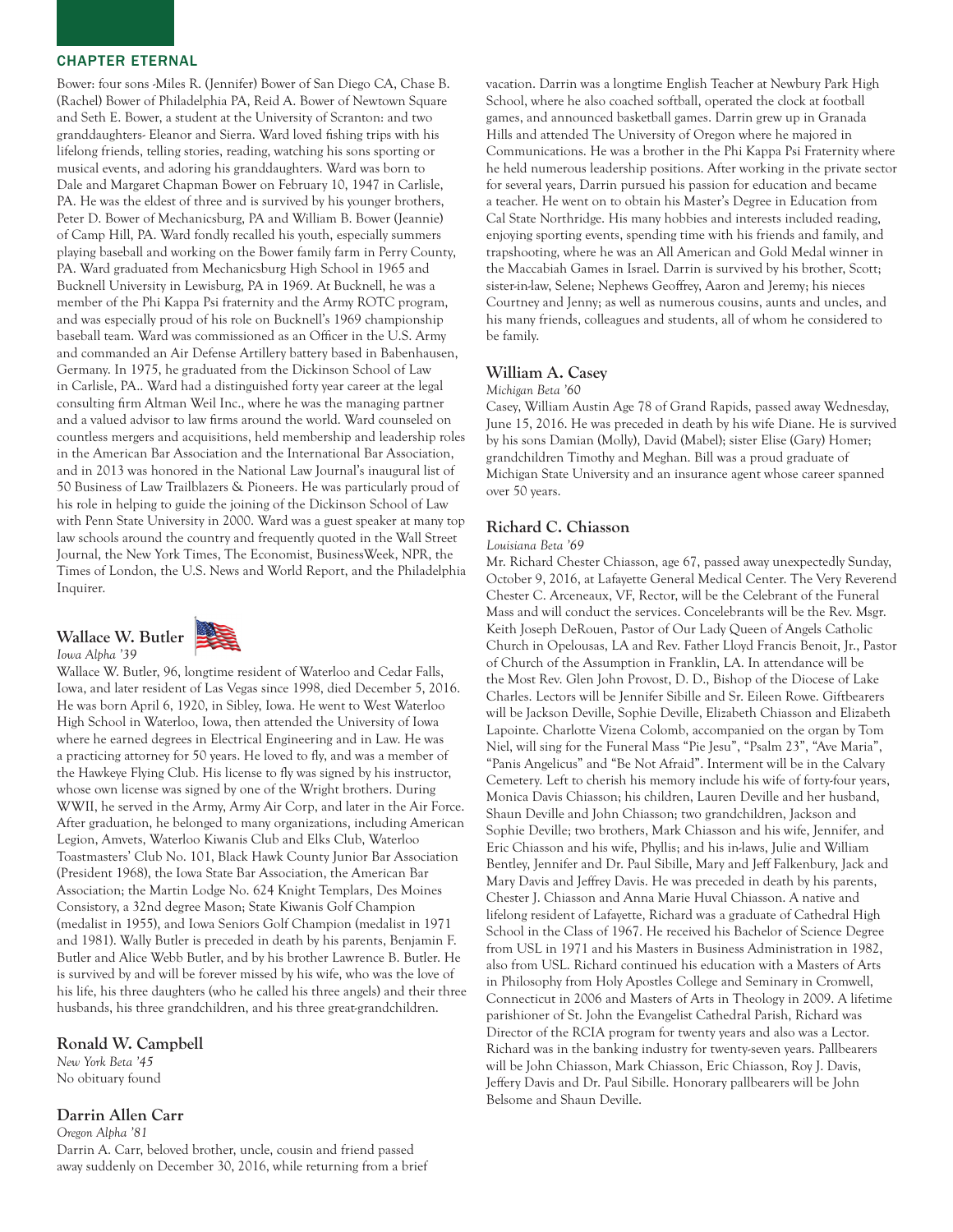Robert J. Connelly *Ohio Zeta '53* No obituary found

# Harry D. Culley

*Pennsylvania Theta '54*

Harry David Culley passed peacefully from this life on December 30, 2016. Dave was born on September 9, 1935 on the family farm in the Alleghany Mountains of Western PA. He was the 3rd of 5 children to Hallie (Roberts) Culley and Harry B. Culley. The family soon moved to DuBois, PA where Dave graduated from DuBois High School in 1953. Growing up, he ran a successful paper route, hunted, fished and enjoyed many sports. Dave was a 6'6" Tackle and a proud starting member of the DHS 1952 State Champion football team, which went undefeated and unscored-upon for the entire year. That amazing record stands to this day. Dave earned a BS in Chemical Engineering and BS in Mathematics from Lafayette College in 1958, where he played football and earned the nickname "Moose" as a member of Phi Kappa Psi Fraternity. After graduation, he taught Statistics and Mathematics at both Lafayette and Rutgers University where he earned his MS in Statistics and Probability in 1961. While in college, Dave met his wife of 35 years, Sara Kathryn Vallely-Culley, at a dance at the Polaski Club in DuBois. They went on to have four daughters. As a father, Dave valued education and intellectual pursuits above all else. He drove his daughters hard to achieve their greatest potentials. In Rochester, he met and married his second wife of 5 years, Marlena Megenity. Dave developed a deep knowledge of wine and gourmet cooking over the years. He carefully built a spectacular wine cellar of 5,000 bottles that he eventually sold at The Christies Wine Auction in 1993. He loved to entertain his friends and share great food and wines over even greater stories and music. He liked to blast Kris Kristofferson, Neil Diamond, and Verdi, among others. In his 60s, Dave travelled North America extensively in his motorhome with his beloved dog, Sven. They saw the beautiful sights as far north as the Arctic Circle, keeping diaries of their adventures that we cherish. Dave was terrifically funny and could make any of us laugh out loud to the last days of his life. He saw the best in people, with a refreshing optimism and faith in his fellow man. He was generous and offered a hand or an opportunity to many in need through the years. Dave eventually retired to Gainesville, FL and then moved to live with his youngest daughter, Beth, and her family in Lynn Haven, FL. He passed a contented and loved man. Dave is survived by his four daughters, Cindy (Vince) DiMassimo of Summit, NJ, Sara Culley of Scotts Valley, CA, Mary (Scott Smith) Culley of Santa Cruz, CA, and Elizabeth (Brett) Oltman of Lynn Haven FL; his five grandchildren, Jack DiMassimo, Sara DiMassimo, Ruby Ludford, Mary Grace Oltman and Sadie Oltman; his two brothers, Dr. Gregory (Donna) Culley and Kent (Merle) Culley; his numerous loving nieces, nephews and cousins. He was predeceased by his parents, his two sisters, Doris Senior Snow and MaryEllen Shope Lifter, and his first wife Sara Vallely-Culley. Dave requested his ashes be spread in his touchstone places on this earth; the marshes of Hilton Head Island, SC and in the waters off Pebble Beach Golf Course in Carmel, CA.

# Chris Earnest Elliott

#### *Missouri Alpha '72*

Chris Earnest Elliott, 64, of Kansas City North, passed away on December 29, 2016. Chris was born December 23, 1952, in Des Moines, Iowa, the eldest of four children of Calvin and Penny (Sartalis) Elliott. Chris was preceded in death by his daughter, Alex, in 2013, and father, Calvin, in 2016. Chris was a graduate of Oak Park High School. He received his Bachelor's degree from the University of Missouri at Columbia where he served as President of Phi Kappa Psi fraternity. He later received his Juris Doctorate degree cum laude from the UMKC School of Law. Chris was a member of the Missouri and Kansas City Metropolitan Bar Associations. Chris's career in the land title industry spanned more than three decades. From 1986 to 1999, Chris was associated with Chicago Title Insurance where he worked as Assistant Regional Counsel. In 1999, he began his association with First American Title Insurance where he was currently Vice-President and underwriting counsel. He was a past board member

of the Missouri Land Title Association and was honored in 2007 as the Association's Title Person of the Year. Chris was also a member of the National, Nebraska and Kansas Land Title Associations. Chris was a lifelong member of the Annunciation Greek Orthodox Church. He was also very active in Scouting and was an Honorary Warrior in the Tribe of Mic-O-Say. Survivors include his wife of 36 years, Beth (Henderson) Elliott; son, Calvin Elliott; mother, Penny Elliott; brothers, Steve Elliott (Ronda) and Bill Elliott (Staci); sister, Georgianne Potts (Denzil); aunt, Georgia Sartalis; as well as numerous nieces, nephews, other family members, friends and co-workers. He will be greatly missed.

## Scott Clements Erwood

#### *Iowa Alpha '77*

Scott Clements Erwood, 57 of Atlanta, died peacefully on June 26, 2013 at Peachtree Christian Hospice in Duluth, surrounded by those he lived for and loved most. Scott is survived by the love of his life, Patti Cox Erwood who he met in 2005 and married in 2007. Besides his wife Patti he is survived by their 6 children, Matt, Andy, Adam, Amalie and Eric Erwood, and Mackenzie Cox; his parents JoAnn and Sheldon Erwood, two brothers Brent and his wife Susan, Gregg and his wife Janelle, as well as numerous other nieces and nephews. He was predeceased by his stepson, Foster Cox. Scott was born in Des Moines Iowa. He attended college and Medical School at The University of Iowa. He completed his surgical residency at Case Western in Cleveland followed by a neurosurgical spine fellowship at Emory. Scott was a brilliant neurosurgeon who practiced medicine for over 25 years and was highly regarded by his colleagues. Most recently he had joined Wellstar Physician Group at Kennestone Hospital. Before that time Scott practiced at Atlanta Medical Center, Grady and Emory Hospitals. Scott's greatest accomplishment was his devotion to his family. We thank God for the gift of knowing and loving this wonderful man and for the time we got to spend with him. We are all better for knowing him. We know that because of his faith he is welcomed today into the arms of Jesus.





Robert L. Evans, 93, of Bettendorf, died Tuesday, Nov. 8, 2016, at the Kahl Home, Davenport. Robert Lionel Evans was born Nov. 10, 1922, in Omaha, Nebraska, to former Iowa Lt. Gov. Kenneth A. and Elsie B. (Sharp) Evans. He grew up in Emerson and attended Emerson public schools and Roosevelt High School, Des Moines. He enlisted in the Navy during World War II, was trained as a field medic and served in Company E, 3rd Medical Battalion with the Marines during his foreign service in the Pacific Theater. After his return from overseas, he graduated from the University of Iowa in 1947 with a Bachelor of Arts degree and was a member of Phi Kappa Psi fraternity. He was united in marriage to Mary Ellen Murphy on Sept. 3, 1947, in Elgin, Illinois. They recently celebrated 69 years of marriage. Bob spent most of his career in sales management for Blackhawk Films and later with Grolier Educational Corp. He served as president of the Assumption High School board, commodore of Lake Davenport Sailing Club and became an Inland Lakes Yachting Association judge. His many memberships include over 50 years with the Masonic Lodge in Emerson, Scottish Rite and Trinity Episcopal Cathedral, Davenport. He is survived by his wife, Mary Ellen; sons, Thomas L. Evans, M.D., of Edina, Minnesota and James S. Evans, M.D. (Marie Maloney) of Tucson, Arizona; and daughters, Sally (Tom Schulz) of Bettendorf, Mary Beth (David Hughes) of Des Moines and Patricia (Craig Rees) of Minneapolis; grandchildren, Matt Schulz, Scott Hughes, Mackenzie Reynolds, Joanne Schulz, Paul Hughes, Allison McKay, Robert Evans, Brian Evans and John P. Evans; three great-grandchildren; brother, Arnold A. Evans, of Texas; and many nieces and nephews. He was preceded in death by his parents and a sister, Rosalie Belt.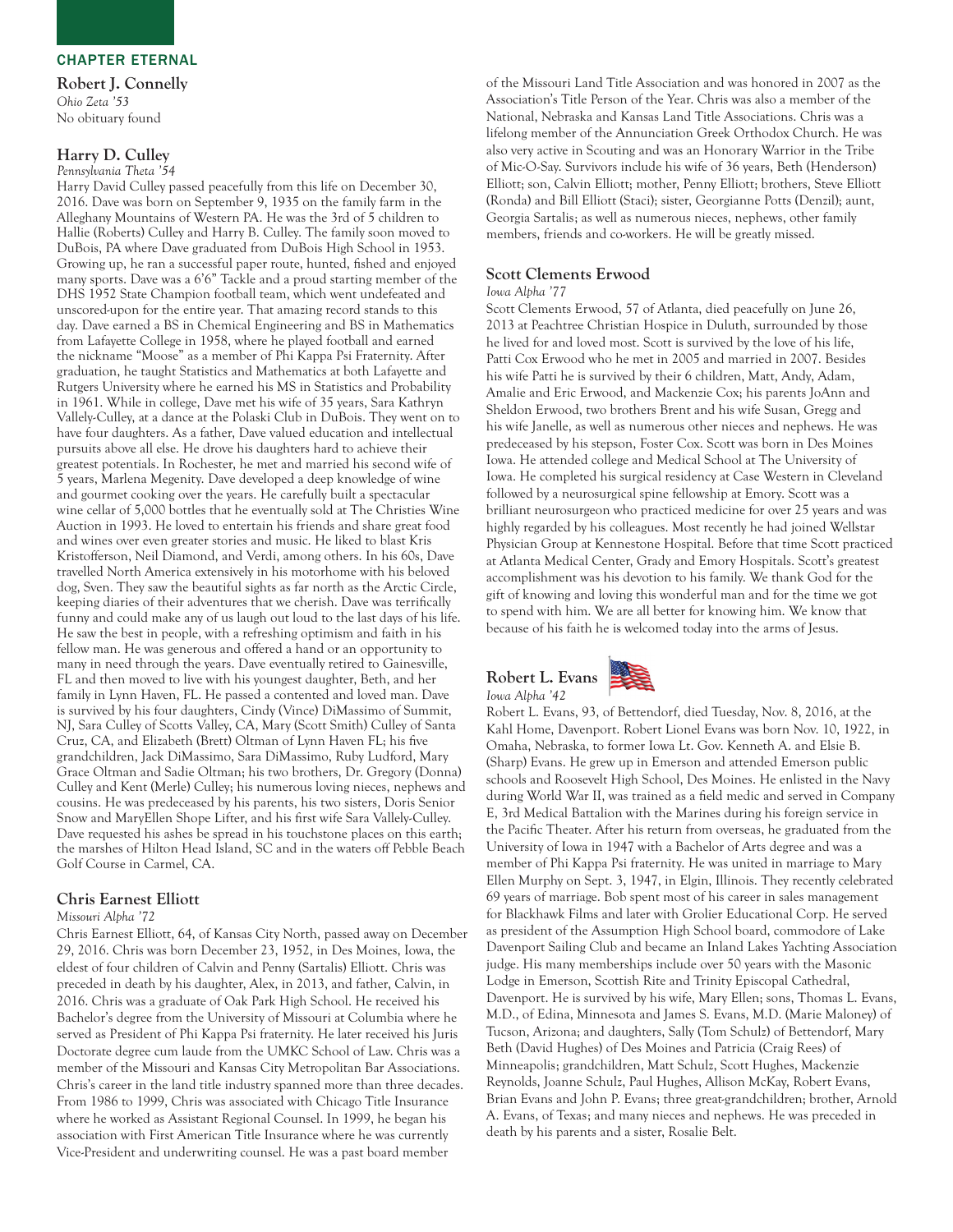D. Kent Frizzell *Illinois Alpha '48*



Kent Frizzell, former Assistant US Attorney General, Undersecretary of the US Department of the Interior, Attorney General of the State of Kansas and long-time Professor and Director of the National Energy Law and Policy Institute at the University of Tulsa College of Law, died on October 26, 2016. He was 87. Frizzell was born and raised in Wichita, Kansas, attended Northwestern University on a Methodist oratory scholarship, received a degree in economics from Friends University in Wichita, and graduated from law school at Washburn University in Topeka, Kansas. He spent four years in the US Marine Corps Reserve. He returned to Wichita to practice law before beginning a notable political career that took him from his home town to Washington, D.C. to serve as a key member of the Nixon and Ford Administrations. Kent was first elected to the Wichita School Board, then as President of the Board of Education, then Kansas State Senator, and finally Kansas Attorney General in 1968. He won every election he entered, except for the Governorship of Kansas where he was narrowly defeated by the incumbent. He was then appointed Assistant Attorney General of the US Department of Justice in 1972. In 1973, Frizzell attained national prominence when he crossed the lines unarmed into the barricaded and armed Oglala Sioux encampment at Wounded Knee, South Dakota, where he negotiated a conclusion to that lengthy and violent confrontation. Frizzell is the subject of a famous iconic picture in the National Archives of the peaceful conclusion he fashioned, shaking hands in a Sioux teepee with Russell Means, leader of the American Indian Movement. From 1974 to 1977, he served as Solicitor of the Department of the Interior where he played a major role in the development of the Trans-Alaska Pipeline. From 1975 to 1977, he served as Undersecretary and for a time as Acting Secretary of Interior. Later he was a member of the Reagan-Bush Transition Team in 1980-81. After he left government service Frizzell moved to Tulsa to be Director of the National Energy Law and Policy Institute, newly created by the TU Board of Trustees, where he served for 18 years. He was a tenured Professor of Energy Law and a Professor Emeritus. During this time Frizzell also served for years on the Will Rogers Memorial Commission. As a high school student, Frizzell won the National American Legion Oratorical contest and was sought out throughout his life as a speaker of great magnetism and humor. Friends remember the occasion he debated national energy policy with Ralph Nader on national TV. In addition to his extensive public career, Frizzell was an avid outdoorsman and dog lover. He and his wife Shirley raised five children, Greg, Damon, Kirsten, Angela, and Blaine, who brought them twelve grandchildren. Public servant at the local, state and national level, US Marine Corps veteran, educator, loyal husband, father, grandfather and outdoorsman. Kent Frizzell was a man for all seasons with a multitude of friends and admirers, who left a trail of competence, integrity and good humor from Wichita to the nation's capitol and back to Tulsa.

#### William H. Garrison

#### *Ohio Alpha '48*

Bill was born in Corning, Ohio, Sept. 10, 1929, where he graduated from Corning High School. As a young man, he was an accomplished trumpet player, having been selected to the All Ohio Boys Band in 1946 and 47 and became an Eagle Boy Scout along the way. He was educated at Ohio Wesleyan University, Delaware, Ohio where he was a member of Phi Kappa PSI Fraternity and participated in intercollegiate basketball and golf. Golf became a lifetime passion which served him well in his professional career as well as providing a base for establishing friendships all across this country and here in Minden. Following college, he began his career in industrial sales work at Marion Power Shovel Co. where he met and married his loving wife of 64 years, Patricia Smoot Garrison. Together they moved to New York, Atlanta, Jacksonville, Ft. Lauderdale,

Findlay, Ohio, Plymouth, Michigan, Newark, Ohio, Enterprise, Alabama and to their final home in Minden where he retired from his 30+ year career as vice president-sales of Clement Industries. Bill was preceded in death by his grandparents William J. Garrison and wife Anna; Earl S. Harman and wife Ethel; parents Clarence W. "Gary" Garrison and wife Helen "Hap"; and an Aunt Christine Garrison. Surviving are his wife Patricia, daughter Laura Garrison and husband Bob with grandson Nicholas, Boulder, Colorado; son Richard W. Garrison and wife Pat with grandsons Oliver, Max and Neil, Boston, Massachusetts; daughter Jill Hensley and granddaughter Natalie, Albuquerque, New Mexico, one brother Richard E. Garrison and wife Greta, Bonita Springs, Florida along with many nieces and nephews. Bill's memberships included Stone Bridge, Pine Hills and Shreveport Country Club, Masonic Lodge No 0584, Corning, Ohio, AASR Scottish Rite 32 degree and Aladdin Shrine, Columbus, Ohio; The University Club, Shreveport and Minden Lions Club. Bill was a beloved husband, father, grandfather and brother. He cherished his relationships with his family and friends and his vibrant spirit will live with all of us forever.

#### Walter E. Gilbert

*Arizona Alpha '61*

Walter Eugene Gilbert, age 76, passed away on July 12, 2016 in Prescott, Arizona. He was born on April 30, 1940 in Los Angeles.

## William C. Hauber

*Indiana Alpha '62*

William "Bill" Charles age 73 of Brighton, passed away Friday, December 23, 2016, after battling Alzheimer's. He was born on September 6, 1943, in Chicago son of Bernard and Elaine (Jacobson) Hauber. On August 4, 1990, he married Sherry Mack at Greenfield Village in Dearborn. Bill was a happy people person who had a keen intellect and a witty sense of humor until the very end. In his spare time, he had a passion for golf and traveling, especially to Cabo San Lucas in Mexico. Prior to his retirement in 2005, he had been employed with IBM/Lexmark for 38 years. He was a proud graduate of DePauw University in Greencastle, Indiana, and a member of the Phi Kappa Psi fraternity. Surviving is his wife, Sherry; daughter, Laurie (Ed Yang) Hauber; sons: Bradley (Julie Goulis) Hauber, Darrin (Patty) Mack, and Ryan Mack; grandchildren: Aiden, Ryman, Emily, and Alex; sister: Nancy (Steve) Sepessy; as well as nieces Caitlin and Meghan Sepessy.



Joseph Warren Hendrikx, of Perrsyburg, passed away on November 8, 2016 at Swan Creek Nursing Home. He was born on February 11, 1929 in Toledo, Ohio to Hubert M. and Adell (Warren) Hendrikx and lived most of his life in the Toledo area. Joe graduated from DeVilbiss High School in 1947 and attended the University of Toledo until his entry into the United States Air Force in 1950. Upon his release from active duty in 1956, he reentered the University of Toledo and graduated in 1959. He was a member of Sigma Beta Phi and Phi Kappa Psi Fraternity. He worked for the American-Lincoln Corporation, Toledo, from 1959 through 1964, and for Owens Corning Fiberglass Corporation from 1964 until his retirement in 1986.In his youth, Joe was active Alpha at the Toledo Repertoire Theater, and in later years at The Village Players, where he served at various times as Treasurer and President. However his greatest contribution was in set design and construction. He was predeceased by his wife of 64 years, Nancy (Williams). He is survived by his daughters, Anne, of Toledo and Patricia of Lakeland, Florida.

James W. Hill *Missouri Alpha '53*



James W. Hill, passed away peacefully on November 24, 2016 surrounded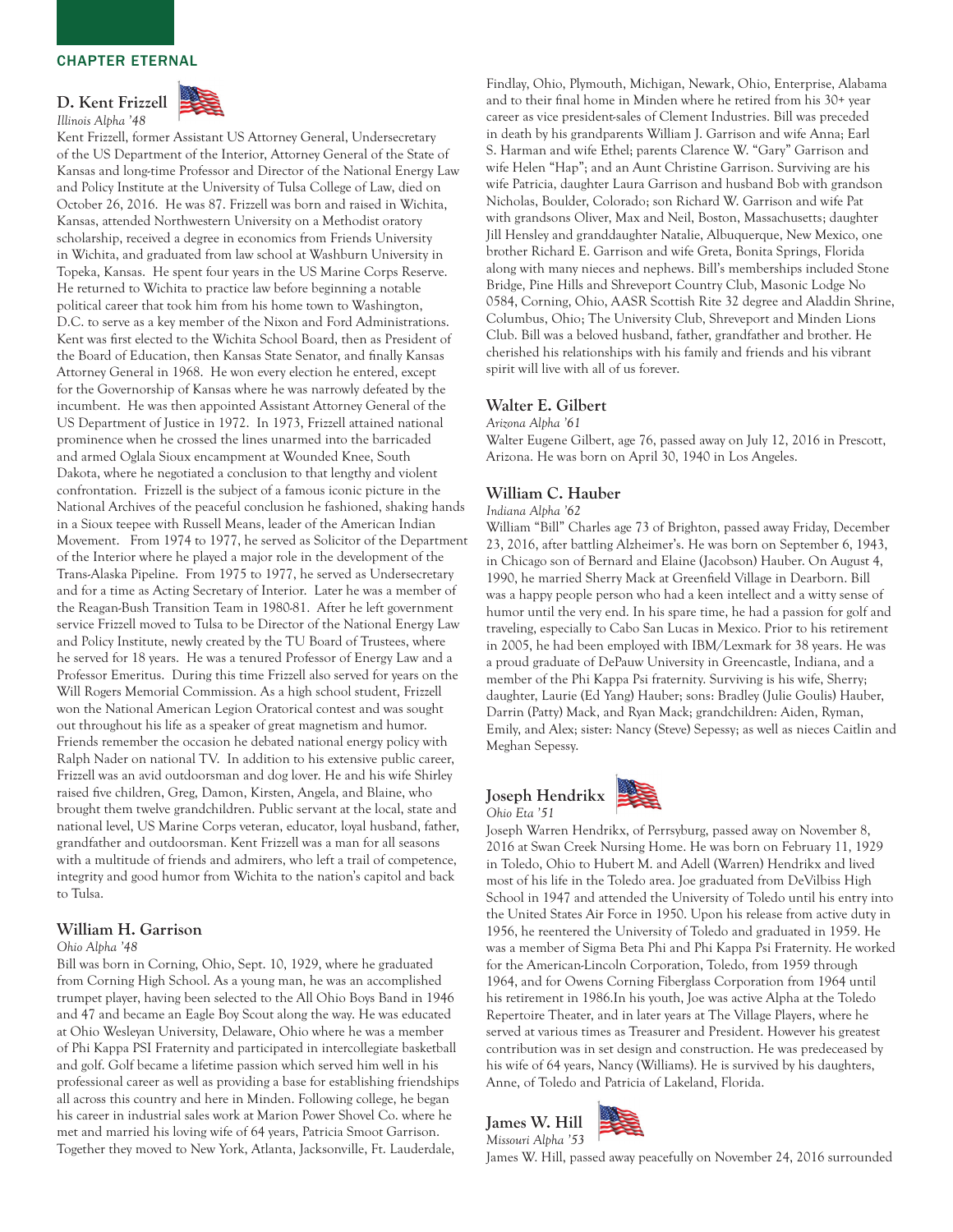#### by his loving family.

He was born October 26, 1934, in Jefferson City, MO to Andrew and Grace (Hott) Hill. Jim attended the University of Missouri where he met the love of his life Mary (Miller) Hill in Spanish class. He was a member of Phi Kappa Psi Fraternity and graduated with a degree in Economics in 1957. During his enlistment in the Army at Fort Leonard Wood, MO as a counter intelligence officer, Jim and Mary were married on June 27, 1959. After a professional career that led Jim & Mary from St. Louis to Cape Girardeau, MO, Jim moved the family to Northern Illinois in 1970 to pursue a career with the Harris Bank in Chicago. Jim and Mary moved the family to Woodstock, IL in 1973 where he resided until his death. Jim was a founding father for the Village of Bull Valley and served as trustee. He served as President and Chairman of the McHenry County Red Cross and was a long-time member of the First Presbyterian Church of Woodstock where he was an Elder. Most recently, Jim was active with the Bull Valley Greens homeowner's association. Although Jim was involved in the community, his greatest enjoyment came from spending time with his family. Jim is survived by his wife of 57 years, Mary (Miller) Hill; his children, James Hill, Jr. (Sara); Matilda Botian, (Nick), Pam Mathison (Brooke), and Mary Carol Dunker (Alan); and grandchildren, Andrew and Braden Hill; Alec, Sara and Hannah Botian; Kathleen (Patrick) Frick, Mary Grace and Emma Mathison; and Lydia, Trevor and Jacob Dunker. Jim was preceded in death by his grandson, Andrew Mathison. Jim was a loving husband to Mary Hill and was a caring and devoted father. He will be greatly missed by his family, his friends and the community that he served.

#### William H. Hodges

#### *Missouri Alpha '53*

William was born on August 6, 1933 and passed away on Tuesday, November 8, 2016. William was a resident of Huntsville, Texas at the time of his passing.

# Edward W. Jacobs

# *Illinois Alpha '69*

Ed was born December 19, 1949 to William and Claire Jacobs. He passed away peacefully, surrounded by his loving family, December 14, 2016 in Barrington. Ed was a Barrington High School graduate and attended Northwestern University where he received his undergraduate and law degree, and the University of Chicago for his MBA degree. He was a wrestler in high school and college and later coached youth wrestling. Ed was a member of Phi Kappa Psi fraternity at Northwestern. Ed worked for Sears and Motorola as a corporate attorney. He served on the South Barrington Park District board for many years. Ed is survived by his wife of 42 years, Sue (nee Klepper); children, Jeff (Danielle) Jacobs, Christi (Paul) Rose, and Kurt Jacobs; grandchildren, Anna and Olivia Jacobs; and Reese and Reid Rose; brother, John (Laurie) Jacobs; and uncle Henry (Janet) Jacobs. He was preceded in death by his parents.

Benjamin D. James *Pennsylvania Zeta '31*



Benjamin D. James Sr., 102, Carlisle, passed away peacefully on July 4, 2015 at the Sarah A. Todd Home in Carlisle. Born August 10, 1912, in Plymouth, Pennsylvania, he was the son of the late David and Janet King James of Plymouth. He was preceded in death by his first wife Grace Picton James, his second wife Elizabeth Flower James, a brother Richard King James and his son Benjamin D. James, Jr. Ben is survived by his son J. Wesley James and his wife Joyce of Carlisle, three grandchildren, Scott W. James (wife Catherine) of BelAir, MD., Kristin J. Furness (husband Douglas) of Fayetteville, PA, Shari J. Black (husband Kent) of Milton, GA, and eleven great grandchildren, Ryan James (wife Amanda), Brandon James, Kacey James, Matthew Farace, Erica James, Jonathan Furness, Devin Furness, Lauren Black, Michael Black, Abigail Black, and Andrew Black. Ben was a graduate of Plymouth High School,

received his Bachelor's Degree from Dickinson College, his Master's Degree from Bucknell University, and his Ph.D. from The University of Pennsylvania. While at Dickinson, Ben was an outstanding athlete competing in football, basketball and track. He was a member of the Dickinson College football team which defeated Penn State in 1932. Upon graduation from Dickinson he returned to Plymouth High School where he taught and coached football, basketball, and track from 1932 to 1940. In 1940 he accepted a teaching and coaching assignment at Dickinson College. During his 40 years at Dickinson, Ben served as Head Football Coach, Director of Admissions, Assistant to the President and was referred to by many as "Mr. Dickinson." In the summer of 2014 Ben was recognized as "President for a Day" by President Nancy Roseman. Ben was awarded three Honorary Doctorate Degrees including a Doctor of Liberal Arts from Dickinson College, a Doctor of Law from the Dickinson School of Law, and a Doctor of Community Service from the Harrisburg Area Community College. Following his retirement from Dickinson, Ben served as a consultant at Daily Motors. Ben was an active member of the Carlisle community. He was instrumental in bringing Little League Baseball to Carlisle, served on a committee to integrate the Carlisle Schools, and was chairman of a State-wide Committee on Labor and Industry for which he was recognized by the Governor of the Commonwealth. Ben was inducted into the Dickinson College Sports Hall of Fame and the South Central Sports Hall of Fame. He was a former member of the Allison United Methodist Church in Carlisle and is a current member of St. John's Episcopal Church of Carlisle. Ben was a U.S. Navy veteran of World War II serving in the Philippines.

# James E. Johnson

#### *Iowa Beta '61*

James Earl Johnson, age 74, died at home in Marquette, Michigan on Easter Sunday, April 5, 2015 after a brief battle with cancer. Jim was born in Owatonna, Minnesota on February 5, 1941 and attended Iowa State University, earning a degree in Civil Engineering. Jim was a Professional Engineer at Baxter & Woodman in Illinois, taking a hiatus for 10 years to raise his family along with 200 dairy goats on a 240 acre farm in southwestern Wisconsin, starting the Mt. Sterling Co-op Creamery, before returning to Baxter & Woodman and becoming a principle partner before his retirement in 1996. Jim was an active bridge member, earning the distinction of Life Master. He enjoyed picking blueberries with his son Kevin and daughter Kate and was an avid fan of all sports. Jim and his wife Shelly enjoyed traveling the world and recently visited their son Kris in New Zealand before returning to Marquette to spend his remaining days with Shelly, his son Kevin, and daughter Kate. Survivors include his wife of 52 years, Shelly, son Kris, daughter-in-law Carla, and grandchildren Madison and Archie of Auckland, New Zealand, son Kevin of Marquette, Michigan, daughter Kelly Lopez, son-in-law Rich, and granddaughter Miranda of Concorde, California, and daughter Kate Borzick, son-in-law Greg, and grandchildren Nick and Sammy of Marquette. Also surviving are Jim's sister Jan and husband Rory Mattson of Albert Lea, MN; and his brother Craig and wife Jane Johnson of Austin, MN.

# William H. Johnson

#### *Virginia Alpha '58*

William Hugh Johnson, 79, of Centreville passed away Monday, June 10, 2013 at Heathcote Health Center in Haymarket. Mr. Johnson studied French Literature, earning a BA from Princeton, MA from Cornell, and PhD from the University of Maryland. He was the International Affairs Administrator for the U.S. Army Corps of Engineers. Mr. Johnson was active in Boy Scouts, and coached youth basketball and soccer. Survivors include his wife Georgia M. Johnson, sons Steven Grove Johnson, Eric Mohr Johnson and Peter Billingslea Johnson, and two grandchildren, Autumn and Ben. He was preceded in death by his parents, Dr. Philip Johnson and Jean Billingslea Johnson of Fairmont, WV.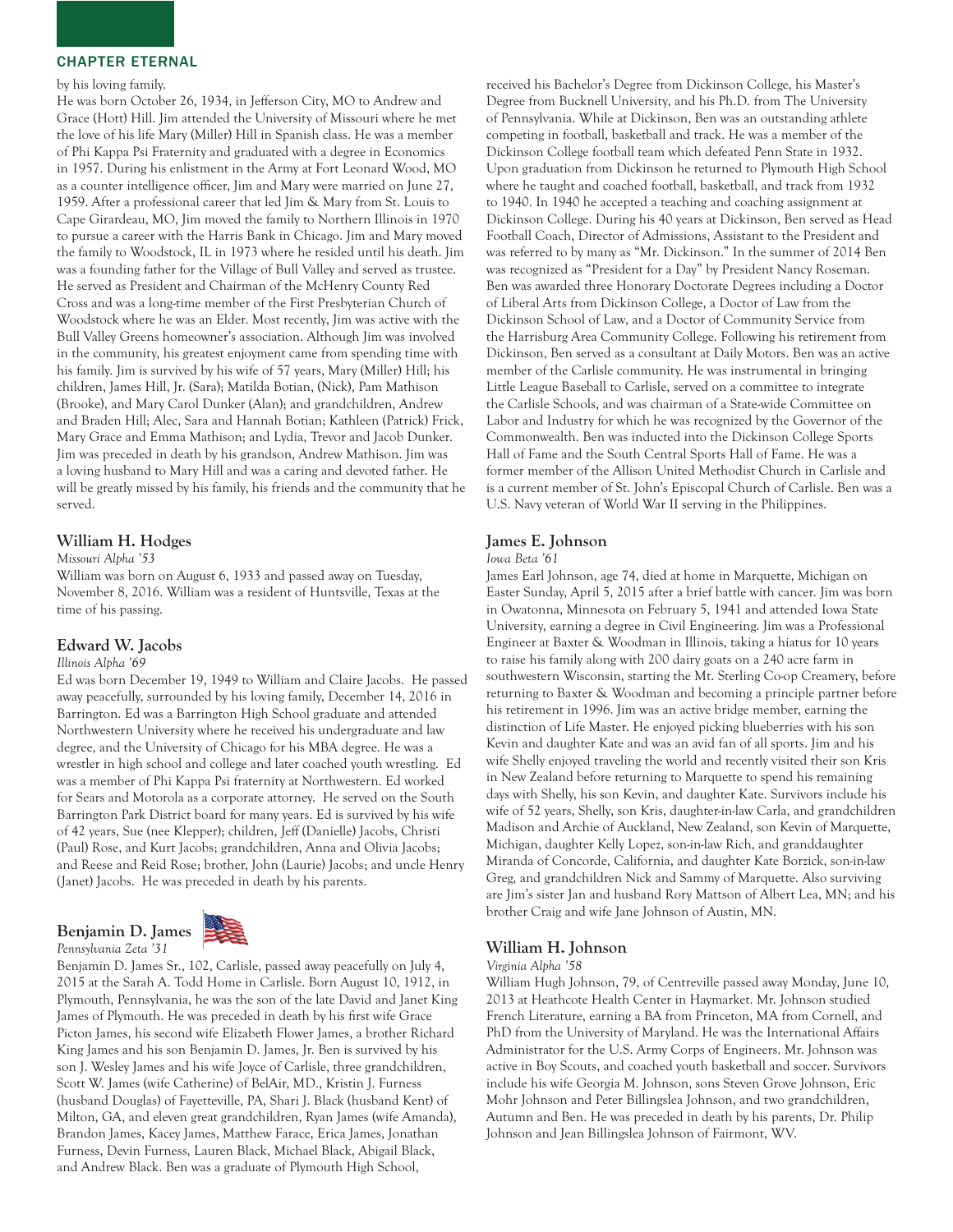#### William D. Kirk

*North Carolina Alpha '47*

William Daniel Kirk, Sr. of Roswell, Georgia, passed away on January 8, 2017. He was the son of the late Irene Crowley Kirk and David Alexander Kirk of Charlotte, N.C. He was born on July 26, 1926 in Jackson, Michigan. In his young years he resided in several northern states and attended high school at Belmont Abbey College in Belmont, N.C. At Belmont Abbey he participated in football, basketball and other sports and was a captain and sharpshooter in the ROTC. He graduated with an associate degree and transferred to Duke University. At Duke he was a vice president of Phi Kappa Psi fraternity and participated in several campus organizations. His senior year he met his future wife, Doris Caveness and they both graduated in 1948. Bill received a BA in business administration and Doris a BA in economics. Bill was employed by International Harvester Company, farm equipment division, for thirty five years. He and Doris were married on Easter Sunday, April 17, 1949, in an evening ceremony in Saint Benedict's Catholic Church in Greensboro, N.C. Bill's football coach from Belmont Abbey, Father Walter Coggin (later Abbot) married them. Bill's employment carried them to many locations in Tennessee, Louisiana, Mississippi, North Carolina and Georgia. Their marriage was blessed with six children and Bill was active working with Boy Scouts and church activities, serving on church councils, financial committees and as lector at mass. He was a member of the Knights of Columbus. As his advancement with International grew, he encountered interesting adventures. In New Orleans he was in charge of providing tractors and drivers for most of the Mardi Gras parades and was acquainted with behind the scene people. He and his dealers won a trip to Havana, Cuba, in 1952 and stayed at the National de Cuba at the same time Frank Sinatra and Ava Gardner were there on their honeymoon. And then there were the years serving as manager of a company store and working with the tobacco farmers in eastern North Carolina. Bill was Southern Regional Dealer Development Manager in Atlanta, Memphis and Valdosta. He retired in 1981, and he and Doris moved to Roswell to be closer to their children. Bill was predeceased by his sister Sally M. Kirk of Charlotte, N.C. and Roswell, GA. On March 17, 1977, his daughter, Mary K. Hankins and her husband William F. Hankins died in a boat collision in eastern North Carolina. He is survived by his wife of 67 years, Doris, and daughters Patricia Kirk of Roswell, Kathleen K. Swahn (Charles) of Johns Creek, and Erin K. New (Bert) of Watkinsville, and sons William D. Kirk, Jr. (Diane) of Johns Creek and David F. Kirk of Savannah. His seven grandchildren are Brett J. Statome (Lori) of Marietta, Kristin S. Hankins of Acworth, Shannon Swahn Bailey (Paul) of Arlington, VA, Megan Swahn of Washington, DC, Kendall Kirk Lanois (Christopher) of Carrollton, VA, Dr. Emily Kirk of Duluth, GA and Sara New of Watkinsville, GA. His five great-granddaughters are Hayden Statome and Grace Statome of Marietta, Olivia Lanois and Claire Lanois of Carrollton, VA, and Sally Bailey of Arlington, VA.

# Donald A. Klassen



*Pennsylvania Epsilon '53* Donald "Don" August Klassen, 81, a resident of Sun Lakes, Arizona for the last 20 years, passed away on September 17, 2016 after a brief and sudden illness. Don died peacefully in hospice, surrounded by the love and prayers of his wife, Virginia "Ginny" Klassen, and their four children, daughters Carol Reynolds, Nancy Wallace, and Donna Klassen, and son David. Don loved work his entire adult life, and had only recently sold his last business in a career spanning almost 60 years. He was a CPA at Coopers and Lybrand in New York, and eventual Chief Executive Officer at family-owned Perkins Trucking Company on Long Island. Don also started and managed his own business brokerage for over a decade at Klassen Associates in Rochester, NY (d/b/a Klassen Ingalls, to this day). Moving to Arizona, he began anew, this time as founder of CFO Financial Services, LLC, a tax and business advisory firm, for over two decades.

Don was motivated by and steadfast in helping his clients succeed, and became a mentor and friend to many. Throughout his adult life, Don was also an active and devoted church member, passionate about financial stewardship, most recently at Sun Lakes Community Church. Don was born in Weehawken, NJ in 1934 and later moved to New Hyde Park, NY, with his sister Ruth and parents Mary and August. A graduate of Gettysburg College in the R.O.T.C. program, he served in the Navy in Charleston, SC, during the Korean War, after which he and Ginny moved back to Long Island. Above all else, Don loved his family and they loved him. He always provided advice and wisdom to his children and twelve grandchildren. As keeper of family history and stories, Don often conveyed the joys of life with cousins, uncles and aunts, parents Mary and Gus, and beloved sister, Ruth Dutot, of Long Island, NY, who survives him.

# Harry F. Knotts Jr. *Indiana Beta '48*



Harry F. Knotts, Jr. 87, of Elwood, Indiana, passed away on January 6, 2017. Harry F. Knotts, Jr. was born on Jan. 19th, 1929 in Elwood, Indiana to the late Harry F. Knotts, Sr. and Frieda (Faulstech) Knotts. He graduated from Elwood High School, and the Indiana University School of Business in Bloomington, Indiana. He married Phyllis Jane Owen on Aug. 30th, 1952. Mr. Knotts was then drafted into the service and spent two years in the U.S. Army during the Korean Conflict. In 1963, he formed Knotts Insurance Service. Harry was a lifelong member St. Joseph Catholic Church in Elwood, IN. An avid sports fan, he loved the Cubs, Colts and playing golf with his beloved wife Phyllis. He enjoyed spending the winter with Phyllis in Clearwater Beach, Florida. He was preceded in death by his parents and sister, Janyce (Knotts) Ward. He is survived by his wife of 64 years, Phyllis Jane (Owen) Knotts of Elwood; three sons all of Indianapolis: Spencer (Betsy) Knotts, Bryan (Karen) Knotts and Kevin (Cindy) Knotts; and two grandchildren, Sam and Elizabeth Knotts of Indianapolis, and a niece Laura (Ward) Farber and nephew Jim Ward.

# Joel L. Lackey

#### *Texas Beta '54*

Joel Lee Lackey of Hansford County, passed from this life peacefully at home on January 2, 2017 at the age of 84. His services will be Friday, January 6, 2017 at the First United Methodist Church in Spearman, TX. at 2:00p.m. with Rev. Toni Bailey officiating. Family visitation will be Thursday, January 5, 2017 from 6 p.m. until 8 p.m. at Boxwelll Brothers Funeral Home in Spearman, TX. Arrangements are by Boxwell Brothers Funeral Home of Spearman. Joel Lee was a native and lifelong resident of Hansford County born to John Maxwell Lackey and Gwenfred Anna Jones Lackey on December 23, 1932. Serving on the Hansford County Historical Society Committee for over 50 years, it was obvious his love for Hansford County and it came to life through his many stories. The Lackey family came to Hansford County in 1902 and settled on Horse Creek southwest of Spearman. They lived in a dugout until they built their home in 1911 where 5th generation family members continue to reside. The Jones family came to Hansford County in 1890 and settled on Palo Duro Creek 6 miles south of Gruver. The original home was brought from Farwell where Joel Lee's mother, Gwenfred, was born in 1894. The original home was remodeled 39 years ago, where Joel Lee and Joyce still reside. In 1990, the family received the Family Heritage Recognition Award on behalf of the X Cross X Ranch for continuing to retain ownership for 100 years. The 5th generation is currently continuing the X Cross X Ranch legacy. Joel Lee married Joyce Putman Lackey on March 2, 1957 in Spearman. They were the parents of two children, Janyth Lackey Bowers and Jeffrey Dean Lackey, who preceded him in death in 2000. He was a graduate of Spearman High School in 1951 and Texas Technological College in 1955 where he played football and was a member of Phi Kappa Psi fraternity. He served on the Spearman ISD school board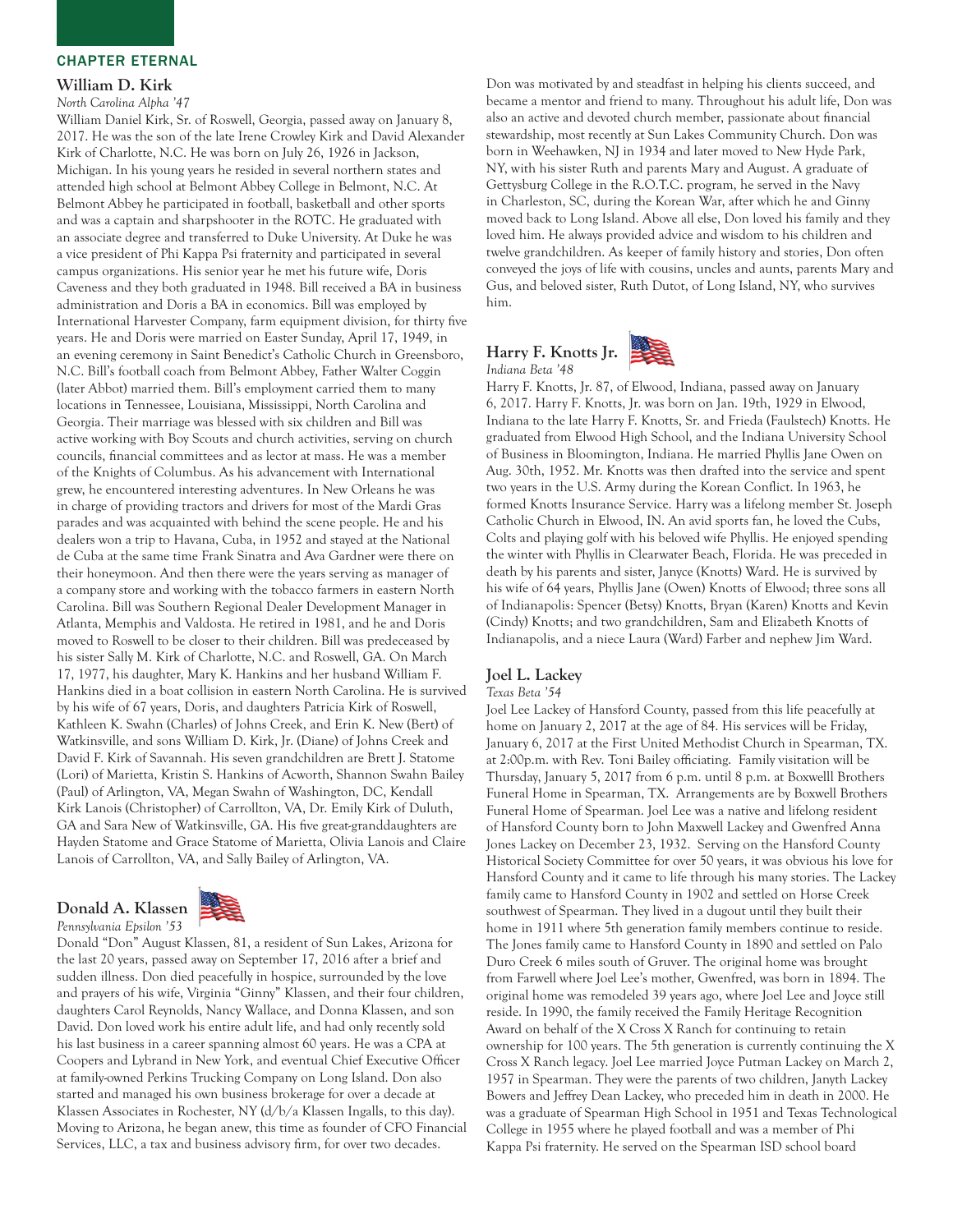for 12 years, the Hansford County Museum Historical Committee for over 50 years, the North Plains Water District as a committee member, and served as a member of the first Hansford County Tax Appraisal Board. He was a life member of the Khiva Shrine Temple Past Master in Amarillo, Khiva Stage Band, 32 degree Scottish Rite Mason, and O.E.S. Past Patron of the Hansford County Lodge. He served as director of First National Bank, of Guymon, OK for around 30 years. He received the Outstanding Conservation Farmer of the year in 1977 and was recognized by the Hansford County Soil and Water Conservation District for his conservation and leadership in February 2014. Preserving history, Joel Lee was very diligent in restoring farm equipment, trucks, and WWII army vehicles back to their original specifications. He will always be remembered by his love of music, dancing, and his many years of playing the saxophone with the Khiva Stage Band. Joel Lee was preceded in death by his son, Jeff Lackey, in 2000. He is survived by his wife, of 59 years, 10 months., Joyce, his daughter, Janyth and husband Charles Bowers of Pampa, three grandsons, Chandler Bowers and wife Jenna of Pampa, Chance Bowers and wife Erica of Pampa, Collin Bowers and wife Lacee of Spearman, a granddaughter, Morgan Lackey, of Amarillo, a daughter-inlaw, Linda Evans Lackey Ray and husband Chris, and daughter Addison of Amarillo, two brothers-in-law, Lloyd Putman, of Casper, Wyoming and Bill Putman and wife Velma of Denver, Colorado, several nieces and nephews, and 7 great grandchildren, Anleigh, Hadleigh, Maddox, Bristol, Cayler, Casen, and Crue, and special caregiver, Rene' Griffin. He lived life to the fullest, his motto was "Labor is Sweet Liniment," and he would tell you that "His Life was a Pleasure."

# John P. Laughlin



*California Delta '40* Lael C. Lee Jr. passed away on Dec. 4, 2016. He was born June 28, 1921 to Carolyn (nee Kracht) and Lael C. Lee Sr. in Turlock, California. The

Glady.

Lael C. Lee Jr.

family was agricultural, and his father was best known for developing an industry standard for gassing melons to expedite ripening. Lael Lee was raised in Los Angeles and attended Los Angeles High School and the University of Southern California, and was active in Phi Kappa Psi fraternity. Prior to his commissioning in the United States Army Air Corps, Lael held leadership positions in student government at USC. On April 28, 1945, while commissioned, he married Renee Overell in Denver, Colorado. During the Second World War, Capt. Lael Lee was a photo reconnaissance officer and served in the Pacific theater. Following his honorable discharge, he completed his bachelor's degree in Cinema at USC. He then moved his wife, Renee and daughter, Melinda Ann Lee (born in 1947) to Mesa, AZ where he was Sales Manager for Earle Recker, a prominent Arizona melon grower. Two sons, Christopher Saenz Lee (born in 1948) and Stephen Charles Lee (born in 1954) followed, and the family lived in the Phoenix area for approximately 25 years. In the early 1960s, Lael joined Bennett W. Brown and Halbert Moller, and they operated as Growers Exchange, Inc., a growing and packing company that was best known for handling lettuce, celery, broccoli and other produce, and row and field crops. In 1972, Lael and Renee moved to Salinas, California where they lived for approximately 20 years. Other farming ventures with Bill Brown and Hal Moller included Associated Produce Distributors, Holtville Farms and Blythe Farms. Lael Lee was a former Past President of both the Produce Marketing Association and the Grower-Shipper Association of Central California as well as a former Chairman of Western Growers Association. During the 1990s, Lael and Renee had homes in Palm Desert and Dana Point, California where they spent their elder years. Renee preceded Lael in death on September 17, 2011. Lael C. Lee Jr. is survived by his children, Melinda Lee Jackson, Christopher S. Lee, Stephen C. Lee; 8 grandchildren; and 7 great grandchildren.

# William F. Lilley Jr. *Ohio Delta '50*



William F. Lilley Jr., 84, passed away peacefully in his sleep at home early Friday after an extended illness. Bill was born Dec. 28, 1931, in Detroit to William and Elnora Lilley. The family moved to Akron in September, 1944, and Bill entered eighth grade at Schumacher Elementary School. He was a left-handed pitcher on the Buchtel High School varsity baseball team for four seasons and also pitched for the Akron Orphans. Bill entered the Ohio State University in the fall of 1949 where he was a member of Phi Kappa Psi fraternity and served as treasurer. He also was in ROTC and received a Bachelor of Science degree in business. Bill married elementary and high school classmate Jacqueline Barlow after graduating from OSU and began his military career as an officer in the United States Air Force stationed at Headquarters USAFE in Wiesbaden, Germany. After completing his military service, Bill earned his JDS from the University of Akron Law School and was employed by Akron Savings before becoming Director of Employee Benefits for the City of Akron in 1966. He retired in 1991. Bill and Jackie travelled extensively and particularly treasured three trips to Paris. He also enjoyed watching his children and grandchildren play baseball and softball and other sports and watching Ohio State football and basketball along with the Indians, Cavaliers and Browns during recent successful runs that culminated in world championships and near misses. Bill is survived by Jackie, his wife of 63 years, and children William B. Lilley, Susan (Robert) Nevar of Murfreesboro, Tenn., and Mark (Stacy) Lilley of Edmund, Oklahoma; along with grandchildren Tricia (Zach) Simmons, Brett Lilley, Megan Lilley (Jon Adamski), Bryce Lilley, Brent Nevar, Bryan Lilley, Katie Nevar, Jenna Lilley and Tyler Nevar along with great-grandchild Lucas Simmons. He also is survived by sisters Janisse Clinton and Madge (Curt) Savage and numerous nieces and nephews. Bill was a wonderful husband, father and grandfather. He will be sadly missed by all. The family extends special thanks to Hospice, caregivers and son Bill for making it possible for him to remain at home this past year.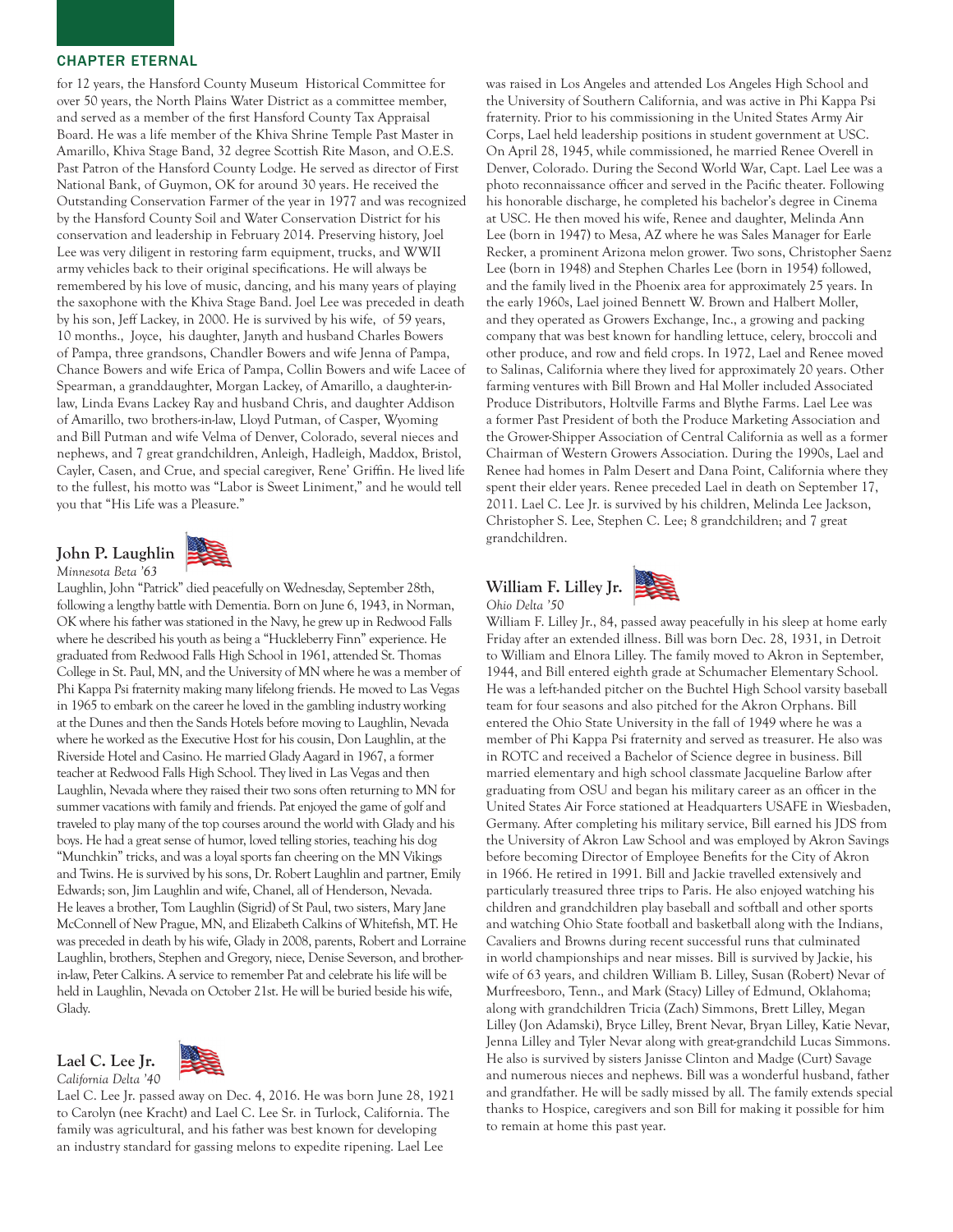# Herbert S. Long

*Pennsylvania Eta '47* No obituary found

# Donald L. Lorenz

#### *Iowa Beta '47*

Donald Lorenz 92, of Denver, passed away on Dec. 8th. Donald worked for Martin Marietta for many years. He is preceded in death by his first wife, Betty. Donald is survived by his 2 sons, Steve, Terry; 5 grandchildren; 2 great grandsons and his loving former wife, Pat.

#### John Brook Lyle

#### *Virginia Alpha '77*

John Brook Lyle (Jack), 58, passed away on Thursday, December 1, after a long and valiant battle with cancer. Born in Lynchburg, Virginia, he grew up in Atlanta, and attended the Westminster Schools, the University of Virginia where he was a member of Phi Kappa Psi, and the University of Georgia law school. Jack was a partner with Lyle & Levine LLC in Marietta. Active in the Cobb and Atlanta Bar Associations, he served as president of the Cobb Bar Family Law section and president of Cobb Bar Sole Practitioner/Small Business section. He was generous with his time, doing pro bono work for the Cobb Legal Aid Society and serving on the Cobb Landmarks and Historical Society board and the board of the United Way of Atlanta While reserved, his sense of humor was legendary. An avid outdoorsman, he loved hiking, kayaking, camping, biking, tennis, and swimming. He enjoyed his life, friends, and family, and was a curious and eclectic reader (everything from history, scientific journals, and math texts to J. R.R. Tolkien). His friends and family knew him as an honorable, caring man who often worked anonymously to help those in need. He loved music from Mozart to Hendrix and treasured his father's Gibson. He was predeceased by his father, Joseph Lawrence Lyle of Norfolk, Virginia, and by his stepfather, Byron Lewis Harris. His is survived by his beloved wife, Brenda and by his son, Nick and his wife, Jesyca and their children, Mercer and Brook Lyle. His is also survived by his mother, Ann Pegram Howington; sister, Martha Gangemi (Michael) of Newton, MA; brother, Jay Lyle (Kim) of Decatur, GA; stepbrother, Byron Harris (Rie) of Charlottesville, VA; and brother-in-law, Michael Miller (Kathryn) of Las Vegas, NV. He enjoyed being uncle to Katy and Robert Lyle, Michael, Lyle, and Julia Gangemi, and Ben and Bella Harris.

#### Vincent Gian Maugeri

#### *New York Beta '14*

Vincent G. "Vinny" Maugeri, age 21, passed away peacefully on Thursday, October 20, 2016 with those he cherished most by his side. Born in New Hartford on July 7, 1995, Vincent was the son of Michael J. and DeeDee (Castronovo) Maugeri. He was a graduate of New Hartford High School/ Class of 2013. Currently, he was a senior in the College of Arts and Sciences at Syracuse University pursuing his Bachelor of Science Degree in Biology. He planned to attend dental school next fall. From the time he came into this world, Vinny loved his family. Even at a young age, he was sensitive and perceptive of others' feelings. He had a quiet presence, complemented by a winning smile and a warm heart. His good looks were an extension of his inner beauty. If eyes are windows to the soul, Vinny's sensitivity and respect for others was crystal clear. And he did not shy away from showing affection for his parents, family, and friends, whom he always would greet with a hug and a kiss. Vinny had a passion for cars and his knowledge was second to none. Vinny loved sports. He played baseball and basketball in his youth, every season, back to back. Vinny was a big presence on the court and on the diamond, just as he was in every facet of life. At his high school graduation, Vinny was the recipient of the Officer Joseph D. Corr Award for his devotion, hard work, and love of baseball. Vinny participated in the New Hartford School District

sports programs throughout the years, endeavors that were sanctioned and supported by his parents. During that time he also ventured into legion baseball. Vinny strived for success in his studies; he was a proud member of the New York Beta chapter of the Phi Kappa Psi Fraternity at Syracuse University, an association committed to mentoring honorable young men who were on a mission to improve society. College life agreed with Vinny; it was an academic community where he made instantaneous friends. It was a natural progression from his younger years when everyone who knew him, loved him. He was a young man of character, and people of all ages admired his good and kind nature. Vinny was adored by many, cherished by family and friends, and loved by all. He was an amazing kid, a terrific son, and a best friend to his brother; they shared quality time together and provided a balance for each other. Vinny will be remembered as lovable, blessed with confidence, charm, and sensitivity. His smile and personality were undeniably magnetic. Memories of his warmth will forever resonate in the minds of those who knew him. Vinny is survived by his beloved parents, Michael and DeeDee; his brother, Michael J. Maugeri, Jr. and Meghan Leonard; his paternal grandparents, Vincent and Denise Maugeri; his maternal grandmother, Connie Castronovo; aunts and uncles, Thomas V. Maugeri, Sr. and Michele Poma, Vincent and Barbara Maugeri, Anthony and June Castronovo, Jacqueline and Thomas Capuana, Nicole and Brian Yaghy, and Kelly and David Sherline; several cousins including, Jaime Lynn Maugeri, Thomas V., Jr. and Carrie Maugeri, Kelly and Matthew Pacuk, Will, and John Austin Castronovo, Amanda, and Alyssa Capuana, Nicole and Jason Chapple; and godparents, Frank and Rosalyn Leone. He will also remain in the hearts of his great-aunts and great-uncles, and several generations of cousins. He was blessed with many loyal friends and their families who were dear to him, too numerous to mention. He was predeceased by his paternal grandmother, Lillian T. Maugeri; maternal grandfather, John Castronovo; and aunt, June Marie Maugeri. The family is grateful to the nurses of the 6E at Upstate Medical University Hospital for their constant care that was such a comfort; and to all the family and friends who reached out in so many ways during those difficult days. The outpouring of the many sincere expressions of sympathy will not be forgotten.





McBride, John Douglas 85, passed away peacefully from us Friday, December 30th, 2016. A gathering to celebrate John's life will be held between 3 and 6 p.m. on Saturday, January 7th, at the Guild Hall of St. James Episcopal Church, 3750 Douglas Avenue. John is preceded in death by his beloved wife, Flavia; his parents, Kathleen and James McBride of Wichita; and his dear siblings, Marilyn, James, Kathleen and Charles. He is survived by his younger sister, Nancy Stewart of Tyler, TX; his children: daughter, Katharine (James) O'Mara of Vancouver, Canada, sons, John (Martina) McBride of Nashville, TN, James (Jan) McBride of Overland Park, KS, Charles (Jennifer) McBride of Irvine, CA; twelve grandchildren; and three great-grandchildren. John graduated from Wichita East High School, received his B.A. and J.D. in Law from Kansas University. He was a member of Phi Kappa Psi fraternity at KU. After law school he served in the United States Air Force based in Portsmouth, New Hampshire. After practicing law in Wichita for five years, John returned to school receiving his Masters in Anthropology from Southern Illinois University and his Doctorate of Anthropology at Wichita State University. He was a professor of Anthropology and later Business there. He headed up both departments for a number of years. An entertaining lecturer, he was often voted best professor by students. John was forever devoted to his wife Flavia, the love of his life. We feel solace imagining them together again. He gave his children, extended family, friends and neighbors the gift of being an amazing listener. He loved an in-depth discussion on almost any topic and could always be counted on for well-considered advice. He loved music, especially jazz and classical, not to mention taking great pride in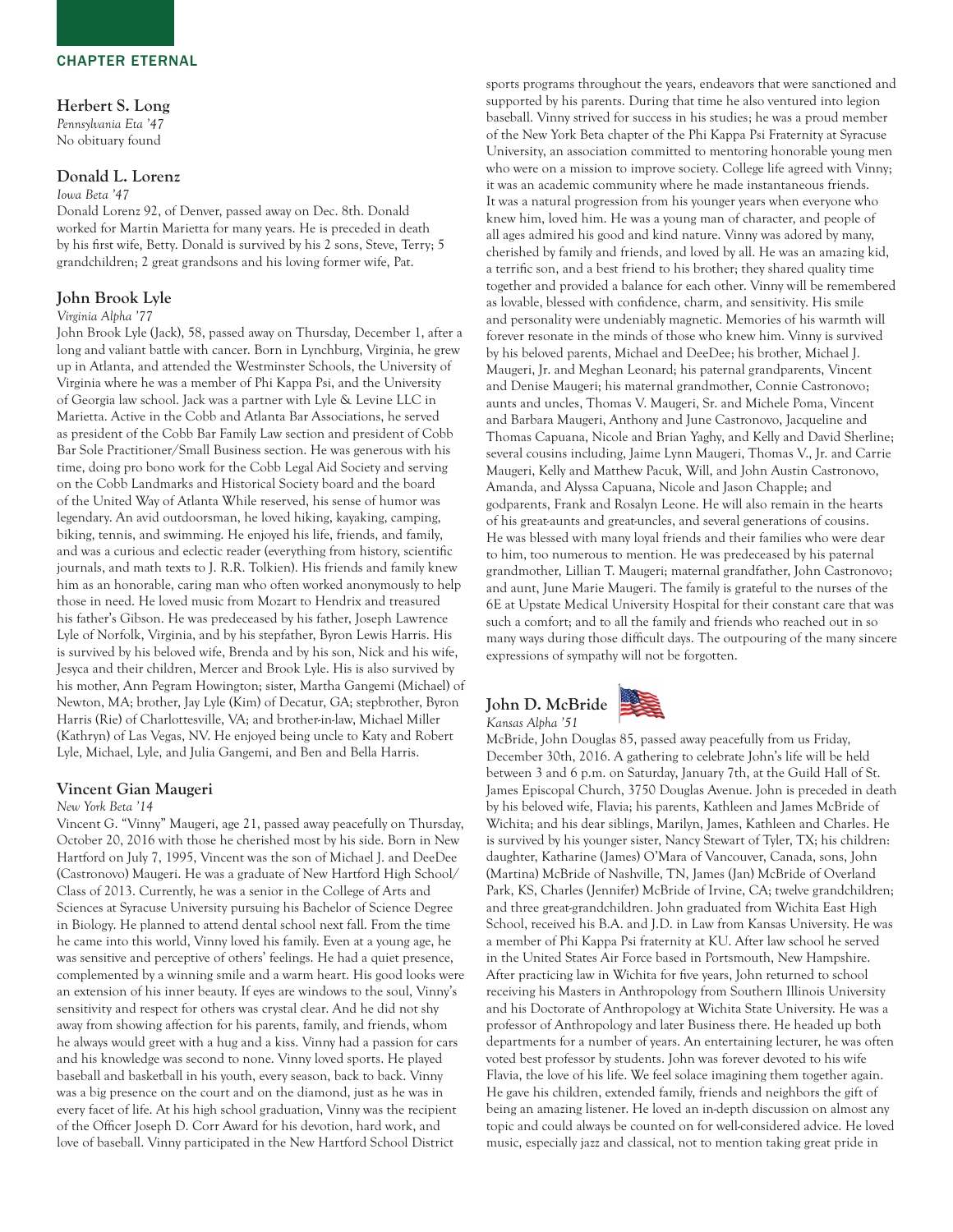the achievements of his own family. He and Flavia, after each other, always put their children first. He was a prolific letter-writer, reader and engaging story-teller. Among his favorite authors were James Thurber and Aldous Huxley, whom he had the honor of meeting and felt a kinship with. He could be relied on for crossword puzzle answers and a game of crib. Bridge was a lifelong passion as was the game of tennis. He was an avid sports fan, especially when it came to the WSU Shockers. He possessed a witty and unique intellectual style of humour down to the last moment. He really made us laugh. John's passion for learning, for life, never waned. His last moments with us were extraordinarily dignified and peaceful. To honour his wife Flavia's love of swimming and their enjoyment of life on the WSU campus, they created the "Flavia and John McBride Wichita State University Heskett Center Education Fund" focused on training future lifeguards and teaching adults to swim.

#### Michael J. McGovern

#### *Louisiana Beta '69*

Michael Jude McGovern, age 70 of Fayetteville passed away Sunday November 6, 2016. He was born July 21, 1946 in New Orleans, Louisiana to Daniel and Lillian Blanchard McGovern. Michael is a member of Saint Joseph Catholic Church in Fayetteville. He was preceded in death by his parents. He is survived by his wife of 46 years Gayle, one daughter, Melissa Bohannan and her husband Brian of Fayetteville, Arkansas; one son, Michael McGovern Jr. and his wife Sunny Mann of Bentonville, Arkansas; sister, Carolyn Leonhard of New Orleans, Louisiana; brother, Dennis McGovern of New Orleans, Louisiana; four grandchildren, Abigayle Bohannan, Alexander Bohannan, McKenna McGovern and Michael McGovern III.

# David C. McMahon





McMahon, David Cross, 87, of Richmond, beloved husband, father and grandfather, died Friday, July 22, 2016. He was preceded in death by his parents, Johnson D. McMahon and Helen Cross McMahon, his brother, John D. McMahon all of Rome, N.Y. He is survived by his wife of 63 years, Shirley Jones McMahon, whom he married August 22, 1953. his son, David Scott McMahon and his wife, Pamela, of Richmond; daughters, Barbara McMahon Ledford and her husband, Tim, of Glen Allen and Kathy McMahon Searls and her husband, Rick, of Ashland; four grandchildren, Kathryn L. McMahon, Alex Cross Ledford, Blake Edward Ledford and Travis McMahon Searls; brother, Richard H. McMahon of Rome N.Y.

Dave was a graduate of Rome Free Academy in 1948 and a graduate of Colgate University in 1952. Dave was a sports enthusiast and an avid golfer. Dave entered the U.S. Army January 27, 1953. After basic training he was stationed in Washington, D.C. with the Third Infantry, "The Old Guard" and Escort to The President. Dave was discharged in 1955 and relocated to Richmond with Rome Cable Corp. He was former owner and president of Copy Van Inc.

# Charles D. Meeker





Charles D. Meeker, age 84 of the River Plaza section of Middletown, passed away on Friday, December 4th at Riverview Medical Center. Charles attended Bowling Green State University. He was a member of Phi Kappa BSI. He served on the USS Campbell and was a life member of the US Coast Guard Campbell Assoc. Charles was a field and office representative for NJ Bell Telephone, Red Bank from 1955 until his retirement in 1987. Charles was a life member of the River Plaza Hose Co. #1 and the NJ State Fireman's Association. Charles was predeceased by his wife, Patricia in 2010. He is survived by three sons, Charles D., Jr. of Del Ray Beach, FL, Michael J. of Middletown and Matthew E. and wife Margaret of Middletown; a daughter Susan and husband Donald Diebold of Morristown; sister, Nancy Laird, Palm Beach Gardens, FL and four grandchildren, Britney, Michael, Brian & wife Samantha and Scott.

#### Charles W. Milliken

*Missouri Alpha '46* Milliken, Charles Chuck 90, Lake St. Louis, passed away on Jan. 13, 2017.

#### William C. Mulroney Jr.

*Ohio Alpha '43* No obituary found

Roger B. Neighborgall *North Carolina Alpha '42*



On his 93rd birthday, September 13, 2016, after a brief illness, Roger B. Neighborgall, Sr. of Falls Church, VA died with his family by his side. A graduate of Duke University, Roger was a member of the greatest generation, a US Army Ranger who fought in Europe including the Normandy invasion and Battle of the Bulge. At the end of the war in Europe he applied his munitions expertise to help recover stolen Jewish treasure stored in German bank vaults. His military awards include the Silver and Bronze Stars and a Presidential Unit Citation. He was recalled to service during the Korean War and spent his civilian career as an executive in the defense industry. Roger's war experience imparted a profound love of life and a can-do determination to give back to his family, community and country. A community activist and perennial volunteer, he was active in the Lions Club, the American Legion and various city government organizations. He spoke extensively about his experiences to community and school groups, and particularly enjoyed teaching middle schoolers about the War, life and the qualities of leadership. He was founder and President of the N. VA Tennis League and President of the Friends of the W&OD Trail. He was active in veterans' organizations and was a USO volunteer and a greeter of Honor Flights bringing his fellow vets to visit the WWII Monument. Roger is survived by his wife of 38 years, Linda; children, Roger, Jr., Lisa Mathieu (Stephen), Christa Hyland and daughter-in-law, Rebecca Neighborgall; eight beloved grandchildren and one glorious great-granddaughter.

#### Donald H. Oheim

*Texas Alpha '53*

Donald Howard Oheim, age 83, who died at 4:25 PM on Thursday, October 27, 2016 at his residence in Lafayette. Reverend Drew Sutton, Pastor, will conduct the funeral services. Survivors include his wife of twenty years, Billie Voorhies Oheim; his son, Kurt Oheim and his wife, Laura, his blended family, Sharon and Pat McCarthy, PJ and Becky Voorhies, Carleton and Ann Voorhies and John Moore; the Oheim grandchildren, Zachary Oheim, Grayson Oheim, Benjamin Oheim and Hannah Oheim Wood; the Voorhies grandchildren, Maureen Perks, Doug McCarthy, Brian McCarthy, Sport Voorhies, Lindsey Billeaud and Mary Beth Voorhies; one sister, Shirley Aulbach and her husband, George; and two great grandchildren on the way which thrilled him to no end. He was preceded in death by his first wife, Dee Oheim, his parents, Charles Delmar Oheim and Elizabeth Ruth Howard. Donald H. Oheim was born in Springfield, Missouri on November 16, 1932. Don's parents settled in Amarillo, Texas where Don attended school and began a life-long love of classical music. He started playing violin at the age of 6, and while attending Amarillo High School played in the Amarillo Symphony. He continued to practice and perform with his violin (with Amarillo College Orchestra, University of Texas Symphony Orchestra, various quartets, and years ago with Acadiana Symphony) until his recent illness. Donald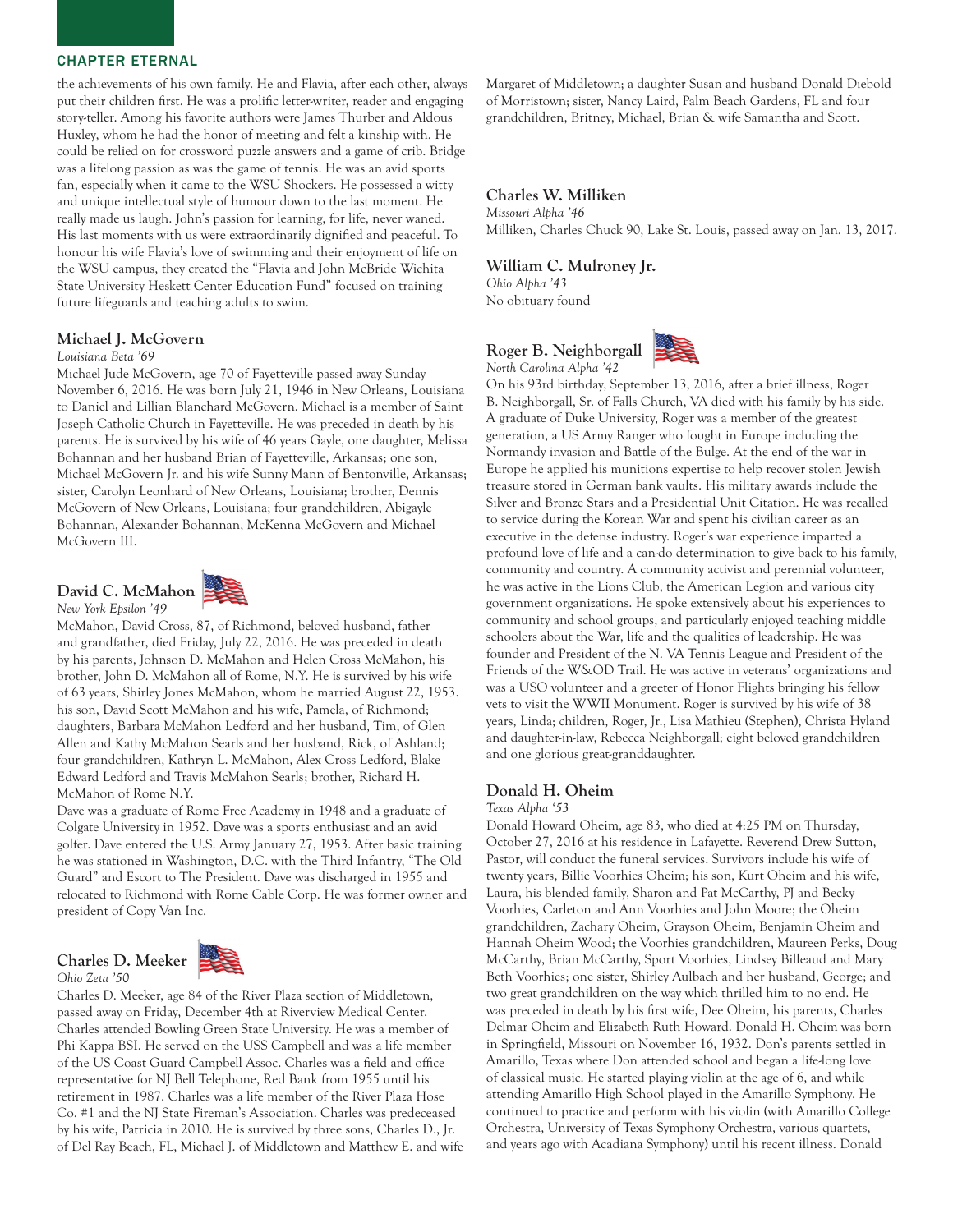graduated from Amarillo High School in 1950 to attend Amarillo College transferring to the University of Texas. Don graduated UT in 1955 with a degree in Petroleum Engineering. Don, as a Registered Professional Engineer, worked for various oil companies living with his first wife Dee and son, Kurt, in Farmington, NM, Fort Smith, AK, Houston, TX, Houma, LA, New Orleans, LA, Amarillo, TX, and Lafayette, LA. Don partnered with Camex in Lafayette for the past 36 years. In 1996, Dee Oheim died of cancer in Amarillo, Texas. Don continued working in Amarillo, TX and Lafayette, LA until he and Billie Voorhies decided to marry on February 14, 1997 at First Methodist Church in Lafayette. Don and Billie were committed to their family, their faith and to the church communities they attended. The past 20 years were a wonderful time in Don's life enjoying his marriage to Billie. He was blessed to live in the two cities he loved the most, Amarillo and Lafayette. He was thoroughly fulfilled in his work with Dick, Eric and Kevin Campbell and Carolyn Porche of Camex. Don enjoyed investing in his extended family both in Texas and Louisiana. Family became his most prized aspect of his life. He celebrated each of his children and grandchildren, and poured himself into the lives of his friends and colleagues, and his schnauzer, "Maggie". The Oheims and Voorhies are a very blessed family because of the love that Don and Billie shared. All who know him were blessed by his kindness and generosity. He will be missed, but we all know that this is not the end, but just another beginning because of his relationship with the Son of God.

# Milton O. Paul

*New York Beta '45* No obituary found

Leo C. Peiffer *Iowa Beta '47*



Leo Clement Peiffer, 88, prominent Cedar Rapids architect, passed away Thursday, January 5, 2017 at Hallmar Care Center. He was born in October of 1928 in Cedar Rapids, Iowa, the son of Leo P and Genevieve Mikesh Peiffer. Leo achieved Eagle Scout. He graduated from Franklin High School and then attended Iowa State College where he received his BS and MS degrees in Architecture. He received a full college scholarship for winning the National Fisher Body Craftsman Guild's Napoleonic Coach competition in 1946. He was active while at Iowa State as the "Stars Over Veisha" Director in 1949 and

as a member of Phi Kappa Psi Fraternity. Leo served in the Army during the Korean War and then returned to Cedar Rapids to begin his career as an Architect and soon started his own firm Leo C Peiffer and Associates. His career spanned many decades and his building projects are found all over the area. He designed many residences, schools, churches and public buildings. Some of the more prominent are The Five Seasons Center and Crowne Plaza Five Seasons Hotel (now the U.S. Celluar Center/DoubleTree), The National Czech and Slovak Museum, Cedar Memorial Funeral Home, All Saints, St Pius & other Catholic churches, 111 Cottage Grove Condominiums, Allen Motor Company (currently McGrath), the Linn County Home, Linn County Public Health Bldg, Veterans Memorial Stadium and Vernon Design Center where his architectural office was located. Leo was active in the community. He was a member of the Downtown Rotary Club, long time member and previous President of the All Iowa Fair Board, Cedar Rapids Board of Review and many other organizations. He loved music, the circus, stock car racing, fireworks and anything Disney. His family has many wonderful memories of trips with him to visit Mickey! One of his favorite hobbies was shooting off fireworks. He was a licensed pyrotechnician and did the shows at Elmcrest Country Club, downtown Cedar Rapids and many shows for baseball games at Veterans Memorial Stadium over the years. Leo was a perfectionist and a craftsman. He could build just about anything! He was well-known for his Mid Century Modern designs. He

is survived by his daughter Mary Ann Weems (R. Mark) of Cedar Rapids, grandchildren; Jacob (Trisha) Weems of Center Point, Daniel Weems and Austin Weems of St. Louis, Missouri and Rachel Perez (Andrew) of Cedar Rapids and 8 great-grandchildren: Asher, Jaella, Salem, Adalai, Titus, Malachi and Havilah Weems and Lillian Perez. He is also survived by his former wife, Sara Sorensen of Cedar Rapids and cousin Robert C. Mikesh of Silver Springs, MD

#### Brandon Scott Perry

#### *Louisiana Alpha '11*

Brandon Scott Perry, 24, of Anchorage, Alaska (previously Collierville, Tennessee), passed away on December 20, 2016. Brandon was born in Louisville, Kentucky on March, 25, 1992. He attended Collierville High School and graduated in 2010. He went on to earn a Petroleum Engineering degree from Louisiana State University in Baton Rouge. He was a proud member of the Phi Psi Fraternity. Brandon excelled in his field, working for Schlumberger in Prudhoe Bay, Alaska. He enjoyed spending time with the love of his life, Shannon Acosta. Other interests included fishing, kayaking, video games and hiking. Brandon is preceded in death by his paternal grandfather, Earl Perry, and maternal grandfather, Ola May. Brandon is survived by his fiancé, Shannon Acosta, of Baton Rouge; father, David Perry, step mother, Kim Perry, of Collierville, Tennessee; mother, Marsha (May) Perry, step father, Patrick Little, of Moscow, Tennessee; brother, Nickolas Perry; step brothers, Brandon Nachtman, Patrick Little, Nickolas Little and Seth Little; step sisters, Briana (Scott) LaForte, Reyna (Jiahm) Lee, Paige Nachtman and Melissa Miracle. He is also survived by his grandmother, Helena Perry and grandmother, Betty May, nieces, nephews and numerous extended family members and friends.

# Leroy Puro

*Washington Alpha '49*

Leroy (Lee) Puro went to be with the Lord on Sept. 14, 2016. He was born in Seattle on 01/02/1930, graduated from Garfield High School and the University of Washington where he was a member of Phi Kappa Psi. He married Shirley, his wife of 62 years, while stationed in Germany, then, settled in Tacoma. They belonged to the First Presbyterian Church. Lee belonged to the Elks, Kiwanis, the Salvation Army, and also served on the board of the Tacoma Rescue Mission. Later, Lee and Shirley attended the University Place Presbyterian Church, before retiring to Sun City West, Arizona, in 2002. Lee is preceded in death by his parents and his son Lee Owen. He is survived by his wife, Shirley, daughters Karen and Sandra, and sons Glenn and Jon, plus eight grandchildren.

# William M. Quackenbush *California Beta '41*



William was born on August 26, 1920 and passed away on Friday, December 30, 2016. William was a resident of Amarillo, Texas at the time of his passing. Bill graduated from San Capistrano High School and earned his bachelor's degree in earth sciences from Stanford. He served in the Army during WWII and the Korean War. He was married to Bea.

#### Ryan Joseph Reeb

#### *Ohio XI '14*

Ryan Joseph Reeb, age 20 of Baltimore, passed away Oct 10th, 2016 at Grant Medical Center. He graduated from Liberty Union in 2014. He was a Jr. at Capital University and was majoring in business where he was a member of the Phi Kappa Psi Fraternity. Ryan was quite the outdoorsman, who enjoyed golf, boating, but mostly loved spending time with his family and amazing friends. He is survived by his mother, Trudy M. Reeb; sister, Sarah (Christopher) Ball; grandparents, Norma (Bill) Rose, Ronald H. (Jan) Reeb, and Roger (Eileen) Miller; aunts and uncles, Karen (Mark) Hedstrom, Kathy Payne, R. C. (Barbara) Reeb, Reva (Gary)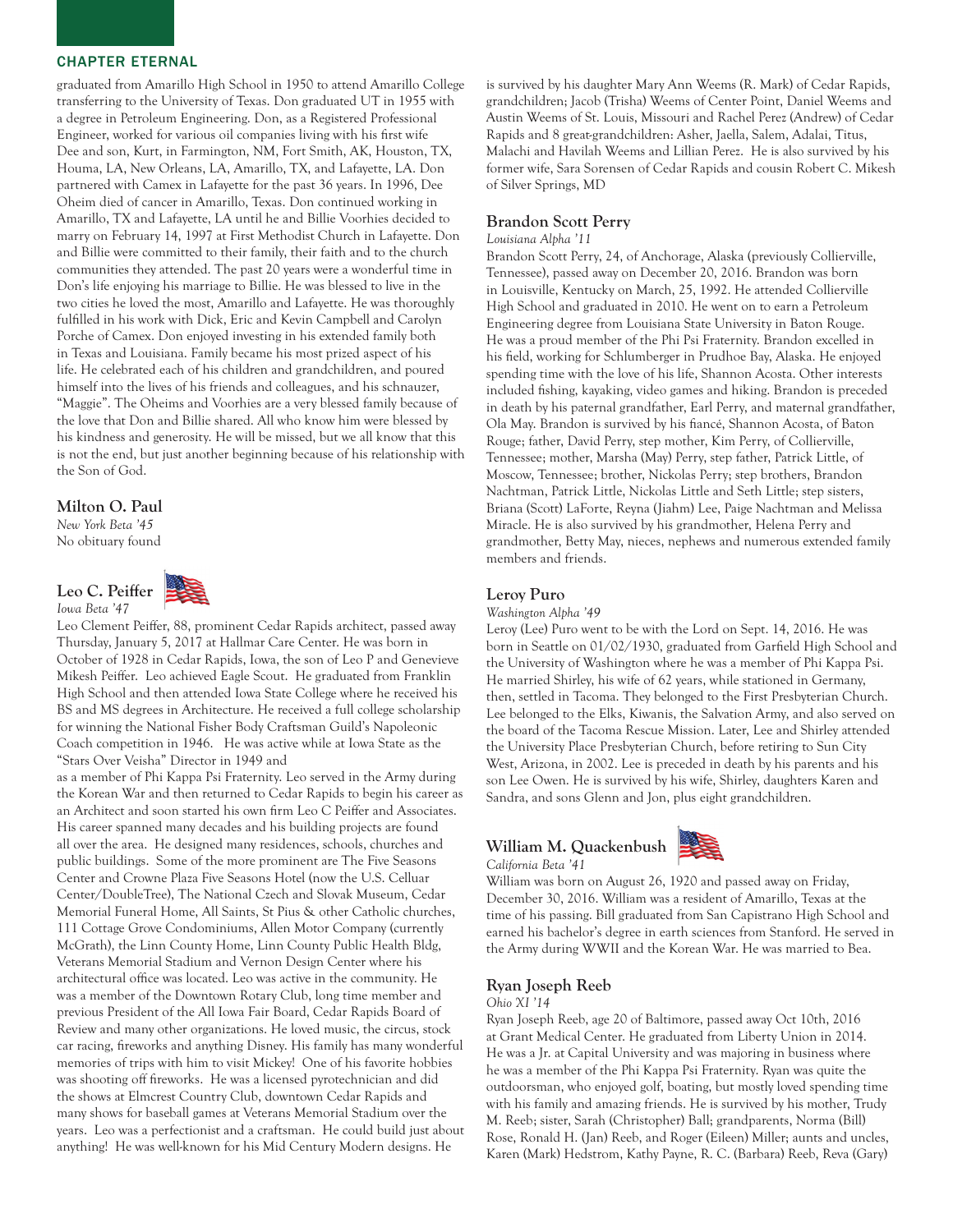Lewis, and Holly (Lance) Tate; and several loving cousins, friends, and brothers.

Ryan was preceded in death by his father Ralph J. Reeb.

#### Ronald Roberts *Kansas Alpha '47*



Ronald Roberts, lover of life, friend to many, cherished husband, dad, granddad, and great granddad, left us on Dec. 7, after a fulfilling life reaching 89 years. He lived life with a zest and positive nature, always finding the good in everyone, a friend to all. Ron was born July 24, 1927, in Kansas City, KS. He and his beloved twin brother, Don, excelled in sports at Wyandotte H.S., where they played basketball and Ron was captain of the football team. Ron and Don served together in the U.S. Navy during WWII. Ron attended the University of Kansas, where he obtained a degree in Education and became a lifelong Jayhawks fan. Ron and Don were chairmen of the men's intermurals at KU and members of Phi Kappa Psi. While at KU, Ron met Jacquelyn Rose Herriott, his beloved wife of 66 years. They married in Napa, CA in 1950. Ron was a history and economics teacher and football/basketball coach at Northwest Junior High School and later Wyandotte High School in Kansas City before embarking on a long career as a unit sales manager with Proctor and Gamble. In 1964, Ron left P&G to fulfill a personal calling to attend seminary to study ministry at Princeton Theological Seminary. A year later, he returned to P&G, relocating in Knoxville. He retired from P&G in 1992. Ron lived in the West Knoxville/Farragut area and was an active member of Erin Presbyterian Church for over 50 years, where he was an elder, a senior high group leader, a teacher for an adult class, and was chairman of a nominating committee for new ministers. His love of East Tennessee, the Smoky Mountains, and the TN Vols grew over the years. He became a longtime season ticket holder for the Lady Vols basketball team, attending numerous NCAA tournament games and multiple Final Fours. Ron's hobbies, besides being a sports fanatic, included golfing, hiking, gardening, playing bridge, and he was lifelong student of American history. He and Jacque hiked almost every trail in the Smoky Mountains. A lover of music, Ron learned to play the harmonic at the age of 11. He shared this love, playing melodic tunes to his children at bedtime. He would also entertain with his upbeat tunes at family reunions and parties. He taught exercise classes for many years as a certified Body Recall instructor. He assisted with day to day operations and was advertising manager of the West Side Story newspaper, founded in 1967 by his wife, Jacque. Ron was preceded in death by his parents, Clay and Iris Jeter Roberts; his wife, Jacque; his twin brother, Don; and his younger brother, Clay "Boomer" Roberts Jr. He leaves a seemingly ageless sister, Barbara Roberts, of Tigard, OR; five children, Sherry (Todd) Johnson of Lenoir City, Jan (Bob) Hall of Lenoir City, Craig (Kathy) Roberts of Leawood, KS, Tom (Kimberly) Roberts of Loudon, and Steve (Toni) Roberts of Crossville; 11 grandchildren; and 10 great-grandchildren.

## John Michael Rogers

#### *Indiana Alpha '83*

John Michael Rogers, 52, Westfield, passed away October 15, 2016. He was born May 10, 1964, in Midland, MI, the son of John P. and Suzanne (Kessel) Rogers. John graduated from Carmel High School and received his Bachelor degree in 1986 from DePauw University, where he was a member of Phi Kappa Psi fraternity and four-year letterman on DePauw's soccer team. Throughout his business career he held various positions in the IT industry, most recently as Vice President of IT at AFC. He married Martha Hoek on August 8, 1992. He loved being active, playing golf, working out and spending time with family in Michigan and Sanibel Island. His greatest joy was watching his 3 kids grow up and play sports. He is survived by his loving wife, Martha Rogers; three children, John Richard Rogers, Taylor Marie Rogers, and Nicholas Michael Rogers;

father, John P. (Margo) Rogers; three brothers, Thomas K. (Donna) Rogers, Matt W. (Lindsay) Rogers, and David A. (Teresa) Rogers; father-inlaw, Dick Hoek; sister-in-law, Cinda (Dan) Geelhoed; brother-in-law, Mark (Kathleen) Hoek; 10 nieces and nephews, Jordan, Nathan, Kylee, Noah, Sydney, Amanda, Hannah, Sam, Tyler, and Sean; and the extended Kessel family. He was preceded in passing by his mother, Suzanne K. Rogers and mother-in-law, Mary Lou Hoek.





Lyle E. Schiefer, age 88, of Sherrodsville, passed away Friday, Nov. 27, 2015, in Aultman Hospital. He was born in Bucyrus, OH, a son of the late Harry and Bernice (Liemenstoll) Schiefer, and had been a Sherrodsville resident since 1980, previously Canton. Lyle was a 1945 graduate of Holmes-Liberty High School, and a 1951 graduate of Bowling Green State University with a Bachelor of Science Degree in Business Administration. He retired from The Timken Company, after 34 years of service, where he was Manager of College Relations, and previously was Personnel Manager at the Timken Bucyrus Plant. Lyle was a member of St. Francis Xavier Catholic Church in Malvern, the Atwood Yacht Club, which he served as Commodore in 1991, the International Order of the Blue Gavel in Cleveland for Past Commodores, and Elks Lodge #510 in New Philadelphia. Following his retirement he also helped at the Atwood Marina. He and his wife were responsible for establishing the State Bike Path in the Atwood Lake Region. Lyle served in the U. S. Navy during World War II. Besides his parents he was preceded in death by a sister, Vera Kirgis. Survived by his wife, Dorothy M. Schiefer, with whom he celebrated their 64th Wedding Anniversary on Sept. 15th; three sons and daughters-in-law, Mark and Nancy Schiefer, of Canton, Greg Schiefer, of Pensacola, FL, and Doug and Amy Schiefer, of Canton; four grandchildren, Ashley, Lauren, Mike, and Chris.to Dorothy.

# Paul S. Schmidt

Ohio Delta '42 No obituary found

# Henry A. Sessions Jr.

#### *Texas Beta '55*

H.A. Sessions, 81, of Lubbock, Texas passed away on November 7, 2016. Mr. Sessions was born on July 2, 1935 in Lubbock, Texas to the late Henry Alvin Sr. and Theodosha Sessions. He married Barbara (Pearce) on June 14, 1957 at the First United Methodist Church in Lubbock, Texas. Together they spent 59 loving years of marriage together. H.A. graduated from Sundown High School, and later from Texas Tech University with a degree in Architecture. Mr. Sessions was a successful architect and land investor for many years. H.A. was also a very talented water color artist. Most of all H.A. was a loving family man, wonderful father, and always had compassion and respect for all he knew. Mr. Sessions is preceded in death by his parents. Those left to cherish H.A.'s memory are his loving wife of 59 years, Barbara, son; Alvin Sessions, and daughter; Kerry Sessions. Mr. Sessions was also blessed with two grandchildren, two greatgrandchildren, and one great-grandchild on the way.

# Louis G. Shenk Jr. *Pennsylvania Eta '44*



Louis G. Shenk, Jr., 90, died at Homestead Village, Lancaster, PA, on Wednesday, November 30, 2016. He was the son of the late Louis G. and Bertha Trout Shenk and husband of the late Carolyn May "Camay" Shenk. Lou graduated from The Hill School in 1944 and served in the U.S. Army in Germany during WWII from 1944-1945. He graduated from Franklin & Marshall College in 1949 and was a member of the Phi Kappa Psi fraternity. He married Carolyn May Ebberts in 1950 and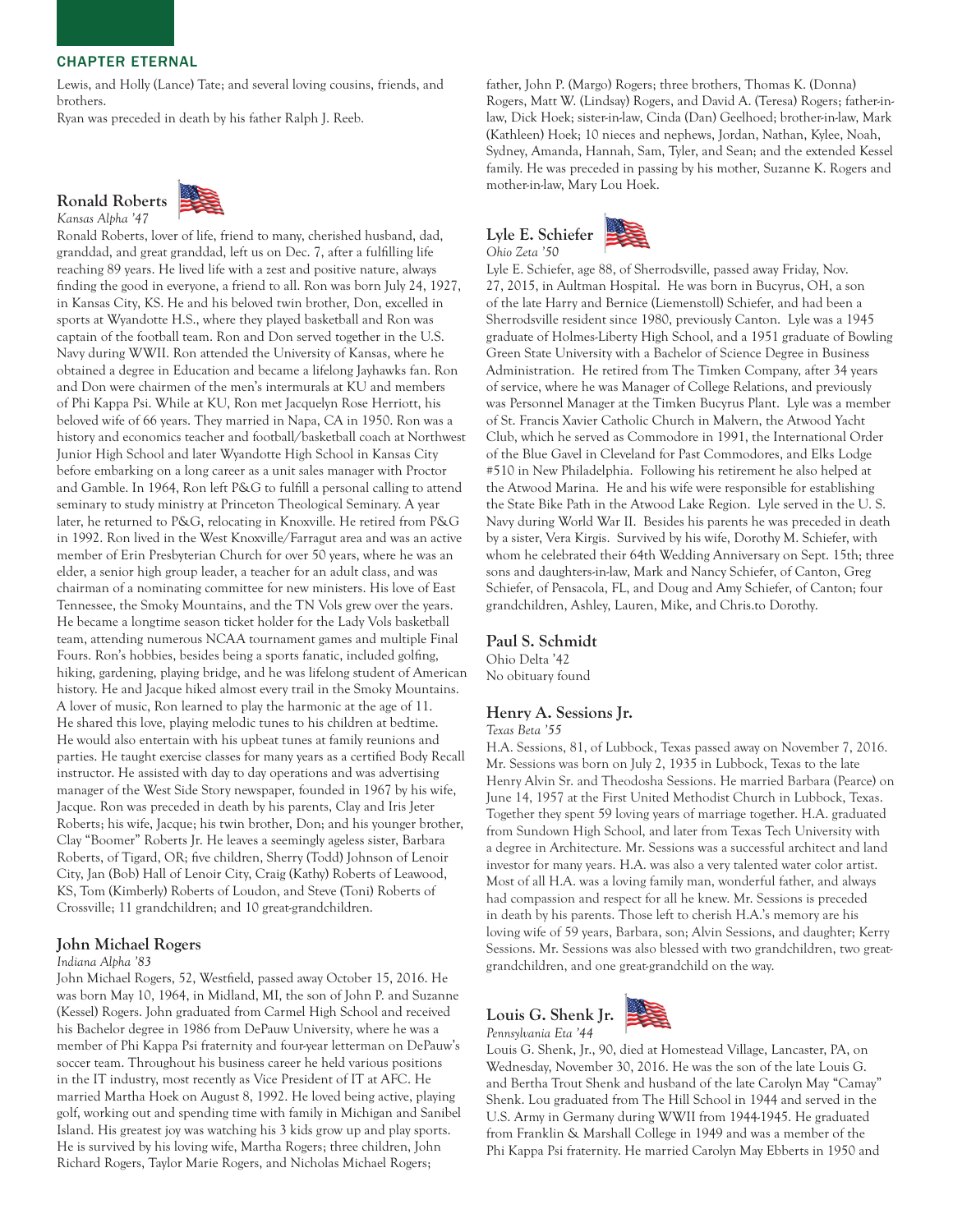had 3 children. Lou began a long and distinguished career in business working in sales for American Standard in New York City. He served as Marketing Manager for Ideal Standard Europe based in Paris, returning to New York as Senior Executive. He moved back to Lancaster to be President of Burnham Corporation, leaving Burnham to become the owner and President of Windward Travel. Lou was a member of The First Presbyterian Church. His other community services and associations included: Rotary Club of Lancaster where he was a Paul Harris Fellow and served as President 1987-88, President of the Lancaster Symphony 1978-80, SCORE, the Pirates, Lancaster Country Club where he enjoyed membership in the Court Jesters, James Buchanan Foundation, and the North Museum of Natural History and Science. He was a Free & Accepted Mason with Lumberton Lodge #476, and belonged to SKAL International, Hamilton Club and the fabled Hamilton Wash Day Club. He was in the F&M Schnader Society and received the Alumni Medal and the Distinguished Service Award from F&M. He loved playing bridge and was a member of the American Contract Bridge League. Other activities he enjoyed included golf, tennis, racquetball, following the stock market and attending Symphony concerts. Lou is survived by two sons and a daughter: Dr. Robert R. Shenk, husband of Yvette Shenk, Shaker Heights, OH, Dr. Louis G. Shenk III, husband of Cyndi Shenk, New Orleans, LA, Carole, wife of John Connolly, Newtown Square, PA, 7 grandchildren, and 5 great grandchildren. He was preceded in death by 3 sisters: Mary Elizabeth Hartman, Berte Lou Weigard, and Dorothy Marshall.

# William E. Shields

*Indiana Beta '52* No obituary found

# William D. Smith

## *Wisconsin Gamma '55*

Smith, William-Bill- DeVere of Northbrook, IL., passed away Sept. 29, 2016. He was 80 years old. He is survived by his loving wife, Barbara K. Smith, his two children Bill D. Smith, Jr., Holly S. Little (Harry), four grandchildren Matt R. Smith, Michael W. Smith, David A. Little, and Elizabeth B. Little. Preceded in death by his son Douglas R. Smith, his parents and two brothers Clifford Smith and Kenneth Smith. Bill attended New Trier High School where he was a member of the track team. He graduated from Northwestern University with a degree in Economics. He was a member of Phi Kappa Psi fraternity. Bill was V.P. and co-manager of A. G. Edwards and Sons for over 40 years. He was President of Glenkirk for over 20 years, and was one of the founders of the independent housing program for adults with special needs. Bill enjoyed golf, travel, hanging out with the 3 Bobs, and watching his grandchildren in their many activities. He was very passionate about the wonderful music performed at his church. Bill -such a sweet man, you will be truly missed.

#### Ronald R. Statton

*Louisiana Bet '69* No obituary found

# Edward J. Sullivan Jr.

*Ohio Zeta '51*

Edward J. Sullivan, age 87. Loving husband of the late Kathleen (nee Wellbaum); devoted father of John Sullivan and Barbara (Jim) Folger; dear grandfather of Kelsey and Molly Sullivan, Jimmy and Ryan Folger.

#### Dale C. Sweeney

*Nebraska Alpha '57*

Dale C. Sweeney, age 78, of Jacksonville FL passed away October 1, 2016 at the McGraw Community Hospice Center. Dale was born in Ravenna

NE on July 18, 1938. He graduated from Grand Island NE High School and received a Master's Degree in Economics from the University of NE. He was married to Judy L. Raber in Atwood KS on August 15, 1964. Dale had a career in Executive Railway Management for CSX. He was a member of RABO - CSX, Retired Administrators of the B&O. Dale is survived by Judy, his wife of 52 years; son Sean and wife Ruth, Baltimore MD; brother George (Jerry) Sweeney and wife Mary, Lincoln NE; nephews Patrick T. (Jenny) Sweeney, Breana, Brendan, Plano TX and Kevin J. (Denise) Sweeney, Ace, Daniel, Lincoln NE; sister-in-law Betty J. (Thomas) Budd and families, Asheville NC.

#### James L. Thompson Jr. *Illinois Alpha '51*



James L. Thompson Jr., age 84, died peacefully on December 28, 2016 at his Hilton Head South Carolina home, where he had lived since 2000. Jim was born in 1932 to Madeline Ward and James Thompson in Pittsburgh, Pennsylvania and he remained a lifelong Pittsburgh Pirates and Steelers fan. He spent much of his youth in Grove City, Pennsylvania where he graduated from High school in 1950. Jim proudly served in the US Army during the Korean Conflict from 1953-1955 and later graduated with a B.A. from Northwestern University in 1957, where he was a member of Phi Kappa Psi fraternity. After graduation, Jim moved to New York City where he began a long career in Advertising beginning at Benton and Bowles followed by 28 years with Philip Morris USA, as head of media. He married Rachel Anderson of Allentown, PA in 1959 in Princeton NJ. Jim later moved the family out of New York, landing eventually at Glenmoore Farm in Hopewell NJ where he enjoyed many years of work and play on the farm. Jim spent every summer on Lake Memphremagog at "Munkles camp", their island in Quebec, where he enjoyed rowing, fishing, bridge, the Antique Boat Club, The Owls Head Fish and Game Club, and many evenings relaxing with friends and family. Jim suffered a stroke in 1999, which left him physically handicapped. Many years of physical therapy and determination left him with 17 good years that he spent cultivating new interests and hobbies. His favorite hobby was Jazz music and was a regular at the Jazz Corner. Prior to his stroke, golf was a passion that he pursued, playing at Bedens Brook Country Club, The Southern Senior Tournaments, plus the famous Prune Juice Open and the Desert Classic. Jim, AKA "Chief Gray Blanket", was a loyal member of the Seminoles. Jim is survived by his wife, Rachel A. Thompson, his three children, James L. Thompson III (Charisse), Elizabeth (Paul Bosco), Newell Thompson (Sarah), his brother William "Bill" Thompson, and nine grandchildren Lauren (Travis Young), Katherine Hughes, Brittney, Marshell, Bryce, Tory, Griffin, Miles and Nina.Those who earned his love and friendship will always remember his sharp wit and smart sense of humor.

# Lee F. Turnbull

#### *Oregon Alpha '60*

Lee F. Turnbull, was born on July 14, 1941 and passed away on November 27, 2016 Lee was born in Portland Oregon and spent his school years in Eugene Oregon. He graduated from the University of Oregon with a degree in journalism and advertising and was a member of Phi Kappa Psi Fraternity.

Lee met Carolyn while in college and both were working in the beet cannery next to the University of Oregon campus. They were married in December of 1965 and celebrated their 50th anniversary last year. Lee worked a number of jobs in his career including time with Boeing and Aetna Insurance. His favorite and most challenging work was hedging interest rate futures for Sea First Bank. He maintained an avid interest in stocks and commodities throughout his life and was a regular reader of the Wall Street Journal. Lee spent many years playing duplicate bridge with his "Bridge Buddies" at the senior center. Lee also enjoyed reading for pleasure and loved our local library and all of its services. His family will remember his amazing memory and mastery of trivia. Lee had a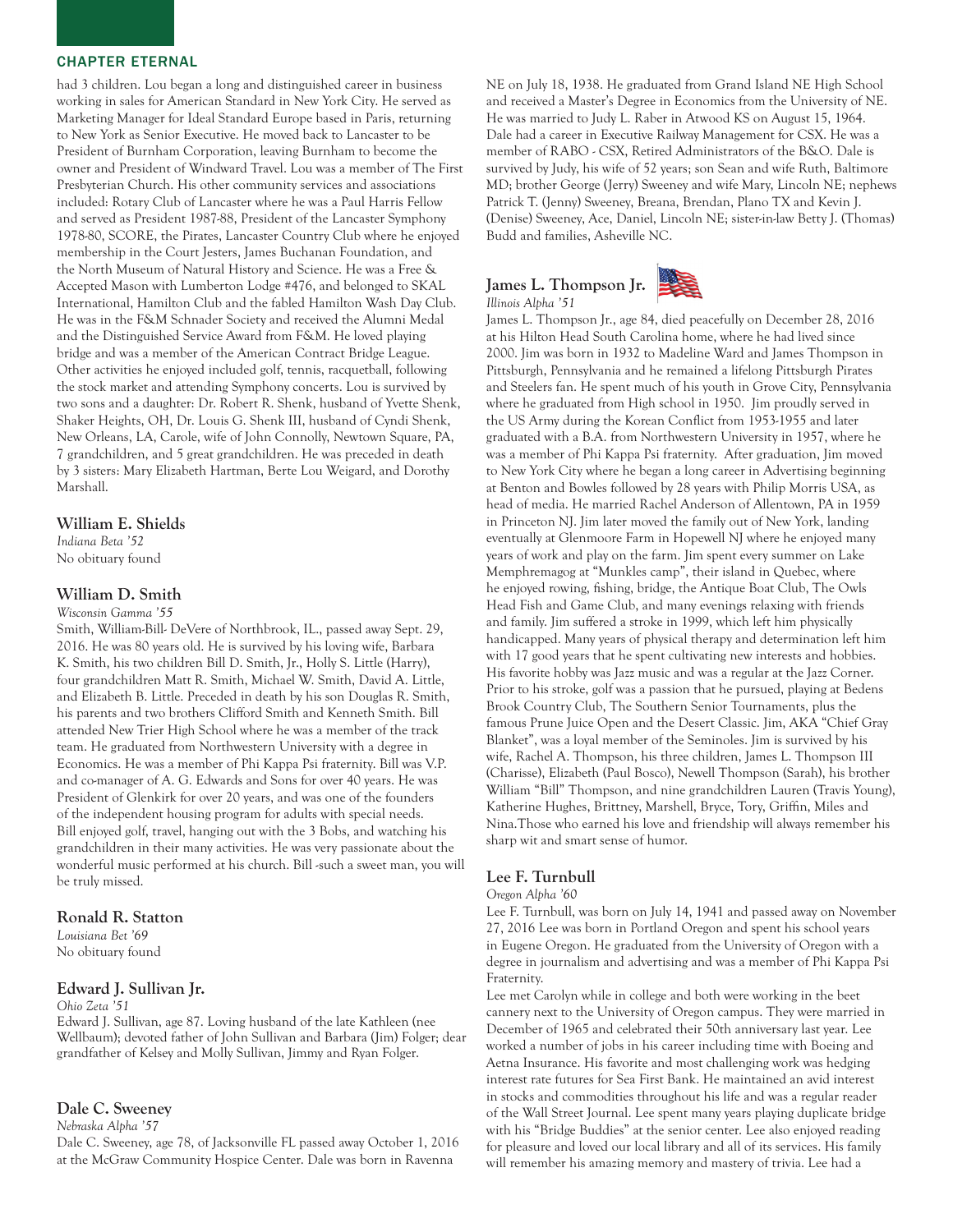wonderful sense of humor and loved sharing a funny story or joke. His backyard hummingbirds were a special love and his "babies" entertained him for hours. Lee is survived by his wife Carolyn, son Allen (Rachele), daughter Amy (Stephen Hueffed), and grandchildren Willem, Lucas and Lillian Grace

# Bruce J. VanKessel

*Illinois Epsilon '85* No obituary found





Tom was born to Basil L. & Reah E. (Handy) Walters October 18, 1931 in Des Moines, Iowa and was married to Mary Katherine "Katie" Russell, daughter of John E. and Mary R. (Pearce) Russell in Waukegan, Illinois on December 8, 1956.Tom was a much beloved son, brother, husband, father, grandfather and great grandfather. Tom grew up in Des Moines, Iowa; Minneapolis, Minnesota; Gross Pointe, Michigan; and Kenilworth, Illinois. Tom graduated from New Trier High School in Winnetka, Illinois; Beloit College, Beloit, Wisconsin; United States Navy OCS School, Newport, Rhode Island and took his MBA coursework at Northwestern University, Evanston, Illinois. Tom served as a Lieutenant in the United States Naval Reserve Active Duty 1953-1956 and Inactive Duty 1956-1962. Tom was the operations officer for the Amphibious Squadron is the Western Pacific – Japan, Korea, Taiwan, Indo-China and Alaska. He served in both the Korean War and the Humanitarian Aid Program in Viet Nam.

Tom's career included management consulting with CMP, Yale & Towne, and long time management positions with Joy Manufacturing, and Gardner Denver and was a general partner in Tonaja Farms. Tom loved to sail, he enjoyed swimming, golfing, boating, and fishing, reading, and following his grandchildren's activities. Tom was an active member of Faith Presbyterian Church. He was involved with the Golden K. Kiwanas, Quincy Art Center, Spring Lake Association, Greater O'Hare Chamber of Commerce Board, Boy Scouts, Young Republicans, and was on the Junior Achievement Board. Tom was an AMA lecturer. In younger days he had served as a volunteer fireman in Long Beach, Indiana. He is survived by his wife Katie, his children Karen E. Garnica, Juliet M. (James) Corbett, Thomas R. Walters (Tiffany Hopkins), Alexandra K. (Christopher) Bixler, and Suzanne C. (Michael) Mitchinson and grandchildren Jennifer L. (Paul) Merritt, Leslie J. (Brian) Deets, James T. Corbett, Laurel M. (Erik) Poff, Caroline G. Corbett, Charles A. Corbett, Jack C. Bixler, Samuel R. Bixler, Henry B. Bixler, Thomas C. "Casey" Walters, Nicholas G. Mitchinson, Mathew J. Mitchinson, great grandchildren Tim, James, Lucy Jane, Eden, Silas, and Titus Merritt, and Joseph Poff and his sister Nancy E. Valentine. Tom is also survived by his brother in law John P. (Carolee) Russell, sister in law Judith (Engelke) Walters, cousin Virginia (Handy) Babb, cousin Betty L. Beall, and many nieces, nephews and cousins. Tom was preceded in death by his parents, his brother James H. Walters, brother in law Richard H. Valentine, sister in law Diana Gay (Zinn) Russell and daughter in law Laura L. (Gilson) Walters.

# Harry Richard Weller

#### *North Carolina Alpha '89*

On November 19, 2016, the Weller, Moore and Joubert families lost Harry Richard Weller unexpectedly, but, we have every reason to believe, painlessly while he slept. He was 46. He was taken from us sooner than we can stand, but in a happy moment in his life and career and after a night spent with close friends talking about entanglement theory and college days. We will forever miss his brilliant mind, goofy wit, fierce love, and insatiable curiosity. Harry was a devoted father, husband, and son and a successful venture capitalist at New Enterprise Associates who guided

many of the tech start-ups in this region. Helping entrepreneurs was not just his job but his passion and his avocation, too. He loved his companies and the people who ran them. At the time of his death he sat on more than a dozen boards of technology companies. He sometimes thought of being an entrepreneur himself but said he was "too A.D.D. to run a company." His talent, instead, was to see around corners and make great ideas happen. There was no technology, from data storage to A.I., that he didn't find fascinating. He loved fly fishing, Duke basketball, Colorado, live music, and spending time with his cherished friends. He was a family man who prioritized his wife, kids and extended family no matter how demanding his schedule, and we will live successful and fulfilling lives because of him and in honor of him. Harry grew up in Marietta, Ga., graduating from Wheeler High School. He attended Duke University on an R.O.T.C. scholarship, graduating in 1992. After college, he flew F-18s for the Navy and later became a management consultant at Deloitte & Touche. Harry earned an M.B.A. from Harvard Business School, graduating with its highest distinction as a Baker Scholar. After early success at FBR Technology Venture Partners, Harry joined NEA, where he had worked since 2002. He is survived by his wife and sons, Rachel, Luke and Cash; mother Reggie; father Harry; and sisters, Samantha Rice and Vanessa McKeon.





John K. Wentzel, 82 of Carlisle, died Saturday December 17, 2016 peacefully at his residence.

He was born November 27, 1934 in Reading, PA to the late Alton A. Wentzel, Sr. and Mary Jane Kehl Wentzel. John was a graduate of Carlisle High School Class of 1952 and a 1956 graduate of Franklin and Marshall College, where he was a member of Phi Kappa Psi Fraternity and cocaptain his senior year of the football team. John served in the US Army from 1957-1959. He was third generation co-owner of J.C. Wentzel and Sons, Inc., a wholesale distributor of candy and sundry items and a catalog showroom.

He was a life member of Penna. Institute of Certified Public Accountants and worked for the former Arthur Anderson and Company, Philadelphia, PA. John was a member and past President of Carlisle Kiwanis for over 50 years and a member of Penna. Automatic Merchandising Assoc., where he was past Treasurer. He served on the following boards: Bosler Library Board, Carlisle YWCA, Carlisle Building and Loan, the former Harris Savings, former Carlisle Hospital Authority and was a member of the Cumberland County Historical Society. John's main interest centered on antique toys and folk art carvings. Surviving are his loving wife of 59 years, MaryPat Neill Wentzel, Carlisle, two sons, James B. Wentzel and fiancé Kim Patterson, Dillsburg, Charles K. Wentzel and husband Kevin Fullerton, Hoboken, NJ, a daughter, Susan E. Wentzel, Silver Spring, MD, two grandsons, Evan C. and Adam M. Wentzel and a sister-in-law, Arlene Wentzel, Carlisle. He was preceded in death by a brother, Alton A. Wentzel, Jr.

# Gordon C. Wickersham

*California Beta '56*



Gordon Crosby Wickersham, 80, lifelong Bakersfield resident, businessman, father and grandfather, went to our Lord December 1, 2016. Born November 20, 1936 to Walter and Emilie Anderson Wickersham in Bakersfield, Gordon attended Bakersfield High School (class of 1954), where he followed his father as an outstanding track and field athlete, and Stanford University (class of 1958) where he majored in Spanish and was an active member of Phi Kappa Psi fraternity. After a brief service in the US army, he studied gemology, joined the family business, and served the Bakersfield community as a fine jeweler throughout his life. In 1967, he married educator and active community member Alice Elizabeth (Betty) Gregory, with whom he raised three sons.